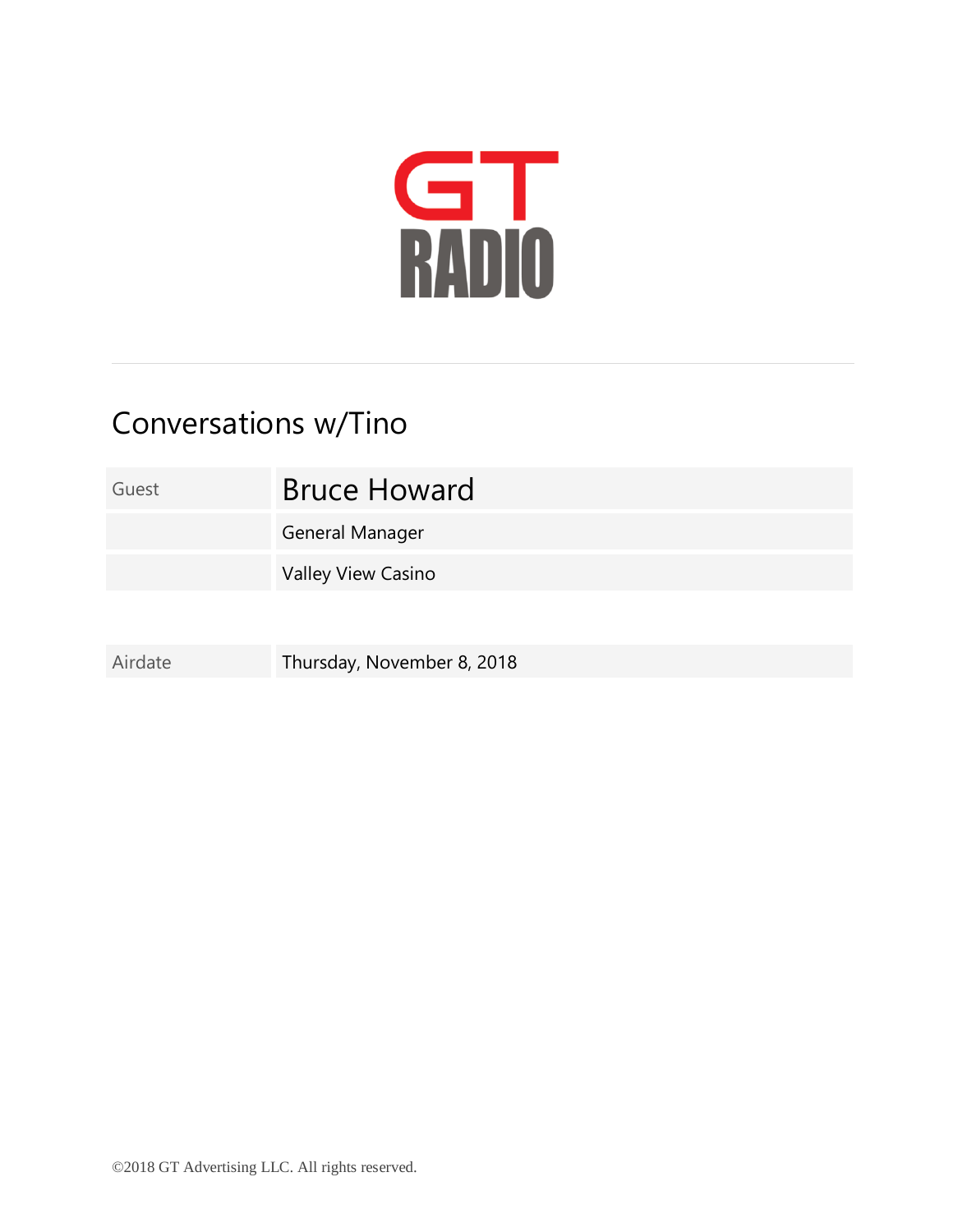Tino Magnatta: Welcome, everybody. We have a fantastic show tonight. This guy, he's got so many great stories and experience. He's a great guy, a good friend. Welcome to the show, Bruce Howard. How are you buddy? Bruce Howard: Tino, thank you for having me on your show. It's a great opportunity, been looking forward to it ever since we made the deal about a month ago. Tino Magnatta: That's great. Bruce Howard: [inaudible 00:00:53] saying hi to everybody. Tino Magnatta: That's cool. Now, we had dinner the other night, and we were on the phone. You're like, "Hey, let's have dinner at the casino, and the steak house is closed, but let's have dinner at the buffet." When I hung up, I'm like, "Wow, he wants to have dinner at the buffet," and buffets, whatever, you know. I came up, and we had dinner. I had one of the best meals. You had lobster. You had spare ribs. You had rapini, which most places don't even have, and I love rapini. You had so many choices, and I don't even want to talk about the pecan pie. It was out of this world. The only regret I have was that I didn't take one with me. It was absolutely amazing. Bruce Howard: Well, we've made our mark here as the best food casino in all of California, besides a very dynamic casino floor, with a little better chance for everybody to win, but the buffet has been our calling card, really, ever since I got here. Having grown up in the food and beverage world, when I arrived in 2003, it looked like the market was in need of a little higher grade of food, and where better to do it in a market dominated by slot players than in your buffet, but it's an amazing story, that buffet. We serve almost a million people a year, under one roof. Tino Magnatta: Wow. Bruce Howard: We're the single biggest users of lobsters in the country under one roof. Red Lobster, for the whole country, is number one, but we believe in a lobster buffet every night. Most places do it one or two nights a week. We have the lobster buffet seven nights a week. Any night you want to come, you get the best of the best. Tino Magnatta: Yeah, and the tails are a little smaller, so you can actually take them out and not feel like you have to go in there. They have some with different spices. It was absolutely fantastic. Now, talking about food, you got started at a very famous brand in Florida, The Sea Shanty, and you guys had the freshest fish. The food was ... That was the beginning of your career. Bruce Howard: Yes, sir. Right out of college from the University of Florida, my friend was opening up all these restaurants in Miami. Anybody familiar with The Sea Shanty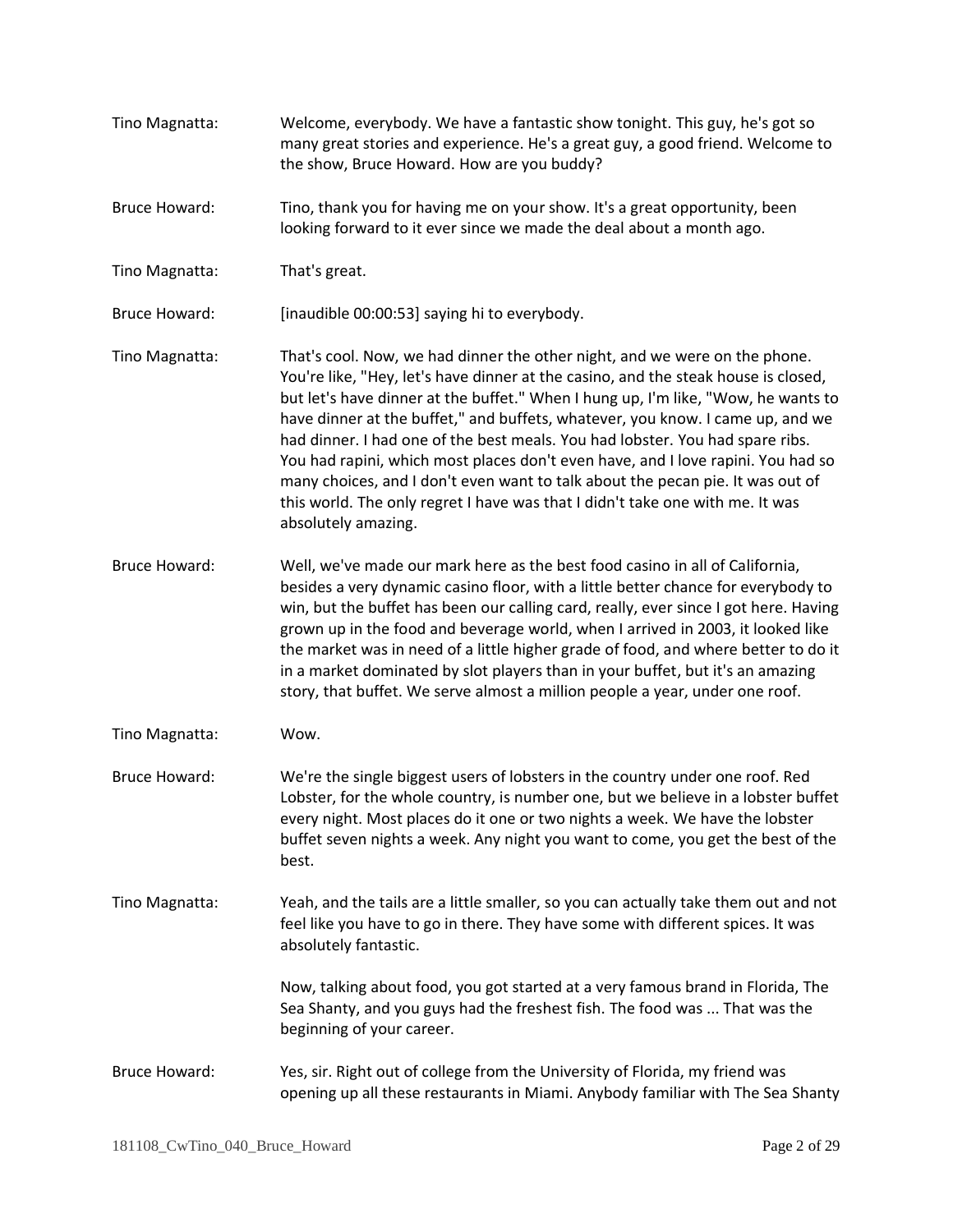|                      | in the late '70s, early '80s, would know our six restaurants. It was covering about<br>an 80-mile span from North Pompano Beach, all the way south to Coral Gables,<br>with stores along the way, North Miami Beach and a few other spots.                                                                                                                                            |
|----------------------|---------------------------------------------------------------------------------------------------------------------------------------------------------------------------------------------------------------------------------------------------------------------------------------------------------------------------------------------------------------------------------------|
|                      | We were open from 4:00 to 10:00 every night, and the guests would literally<br>line up at 2:00 p.m. and wait in line two hours to get what was the freshest<br>food. Back then, doing 2000 covers a night under one roof was quite a task, but<br>we had a phenomenal operation, phenomenal operation. Went to Boston to<br>buy our lobsters. Went down to the boats to buy our fish. |
| Tino Magnatta:       | Unbelievable.                                                                                                                                                                                                                                                                                                                                                                         |
| <b>Bruce Howard:</b> | Anybody who grew up in Miami Beach or North Miami would know The Sea<br>Shanty. It was a fun experience, for sure.                                                                                                                                                                                                                                                                    |
| Tino Magnatta:       | What did you learn during those years at the restaurant?                                                                                                                                                                                                                                                                                                                              |
| Bruce Howard:        | Don't fool the public. They're smarter than all of us. I believe they know what<br>they want. Get a business that appeals to a lot of people. Get a business where<br>there's enough of a variety, where people can come once, twice, three times a<br>week. We had people come seven days a week.                                                                                    |
| Tino Magnatta:       | Unbelievable.                                                                                                                                                                                                                                                                                                                                                                         |
| <b>Bruce Howard:</b> | A lot of the retired North Miami, yeah, don't have a kitchen. They used The Sea<br>Shanty as their kitchen, so I learned, just like the casino business, great food,<br>great value, a chance to get them back as often as we can is the key to any<br>business, really.                                                                                                              |
| Tino Magnatta:       | Yeah, I mean, the food is important. I know, myself, if I have a good meal, no<br>matter where I am, I feel great, I feel satisfied. I can hang out with my friends.<br>It's got to be the food and the experience, right?                                                                                                                                                            |
| <b>Bruce Howard:</b> | Absolutely, and then it just got reinforced when I was fortunate enough to head<br>out to Las Vegas after the restaurants were sold, and landed a job at what I'd<br>still call the Harvard of casinos. The ultimate to be able to work at Caesar's<br>Palace from 1985 to '95 for folks like Mr. [Lanney 00:05:25] and Mr. Riechart.<br>[crosstalk 00:05:26]                         |
| Tino Magnatta:       | Yeah, tell us about Mr. Lanny. You still-[crosstalk 00:05:28]                                                                                                                                                                                                                                                                                                                         |
| <b>Bruce Howard:</b> | Henry Glock, I mean. The best of the best.                                                                                                                                                                                                                                                                                                                                            |
| Tino Magnatta:       | You still call him Mr. Lanny, right?                                                                                                                                                                                                                                                                                                                                                  |
| <b>Bruce Howard:</b> | Yeah, Mr. Lanny was our boss, the COO and just the life blood of the whole<br>place. Just the nicest man. Yeah, I know some people call him Terry and I guess                                                                                                                                                                                                                         |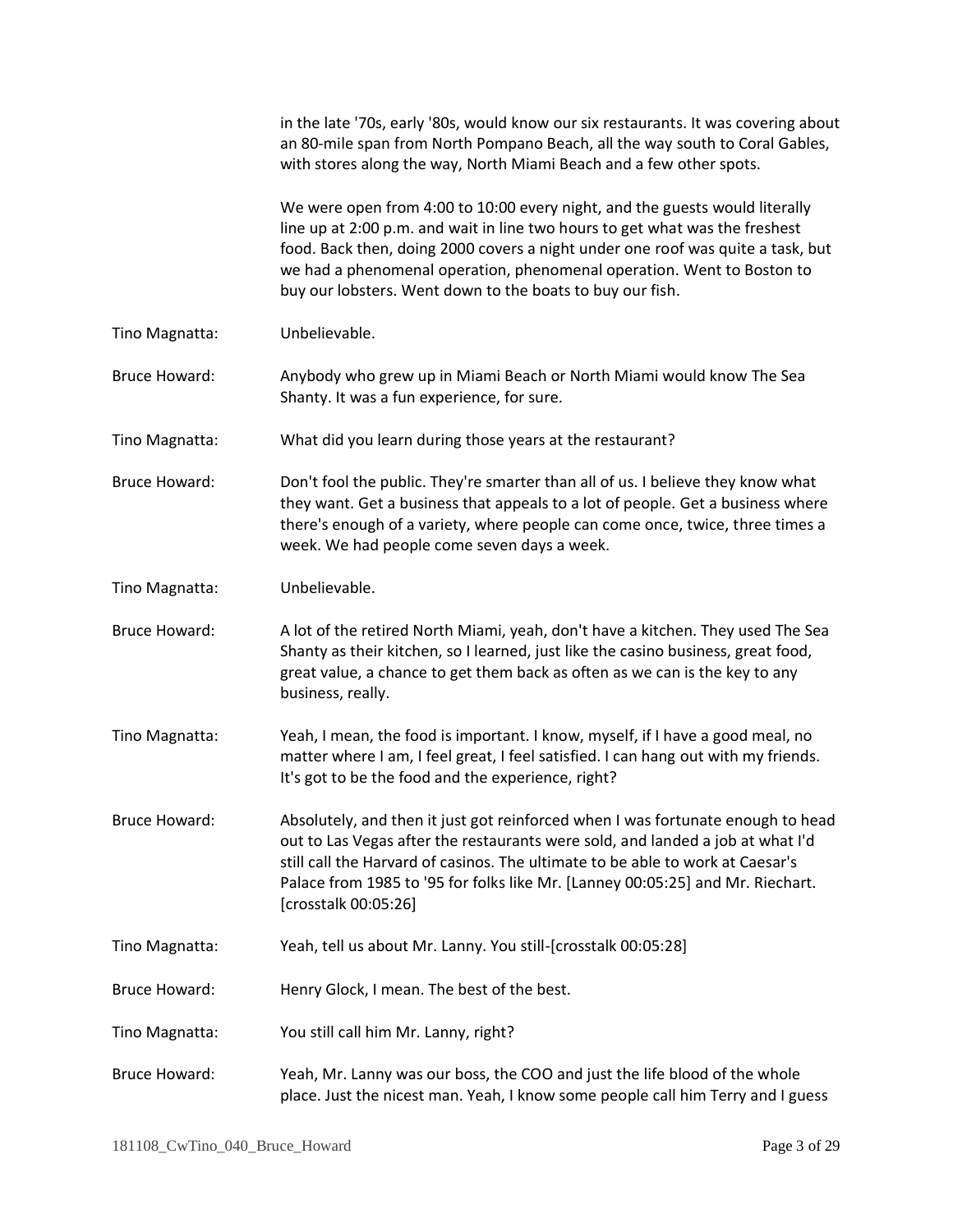now that I'm 60, I should, but I think all of us who were up there still refer to him as Mr. Lanny. He passed away unfortunately quite a few years ago now, but know his wife Debbie. The kids basically grew up at Caesar's Palace. The family lived in California, but Mr. Lanny was there at least a week or two every month and just the classiest person, I believe, that I've ever had the opportunity to work alongside, without a doubt.

Tino Magnatta: Now he used to have some interesting philosophies. I know he used to get his staff in a room and kind of give them these philosophies that were really short and easy to understand. That stayed with you, right? Give us a couple.

Bruce Howard: Absolutely. He always reinforced to us that it's all about the guests. It's all about your teammates. This is not a very complicated business, and a saying I've used in the eight different casino markets that I've been able to have an opportunity in, Mr. Lanny always said it's not a complicated business. It's just about cleanliness and friendliness. Whoever's the cleanest, whoever's the friendliest will win at the end of the day. As the assistant director of food and beverage, basically the number two person in the department of 1200, he would really never talk business with me.

> He would always ask, "Bruce, how's your family? Are the guests happy? What else do we need to help the food and beverage department?" He was just one of those people that ran the greatest game and company in the world, but just what we all aspire to as leaders. The epitome of approachability, friendliness. I think he really understood the whole gaming environment. How important it is socially. I know he was a horse racing fan, and he just understood, I think, the true significance of gaming and he brought it to life at Caesar's Palace.

And everybody that worked there was thrilled to work there. There wasn't one of us out of ... I think it was 3,000 back then, whoever had a bad day. Whenever Mr. Lanny, Mr. Glock, Mr. Reichart, Majori, McKenna, whenever they're around, everybody was in a good mood. Win, lose, or draw. Everybody was happy. We never sweated the money. We just did whatever we had to do to bring them back and at the end of the day, it was a great success. It was probably the best 10 years I've had in gaming other than until I got to San Diego. [crosstalk 00:08:21]

Tino Magnatta: That's great.

Bruce Howard: But first one and the last one are my two favorites.

Tino Magnatta: He had something that he used to tell people about rich people. It was the premise that he built Caesar's Palace on.

Bruce Howard: Yes. Interesting enough. I don't know if too many people remember this, but I was in a meeting with him one day, or he was doing an interview and somebody asked him, "Mr. Lanny, in 1966 Caesar's was such a step or two above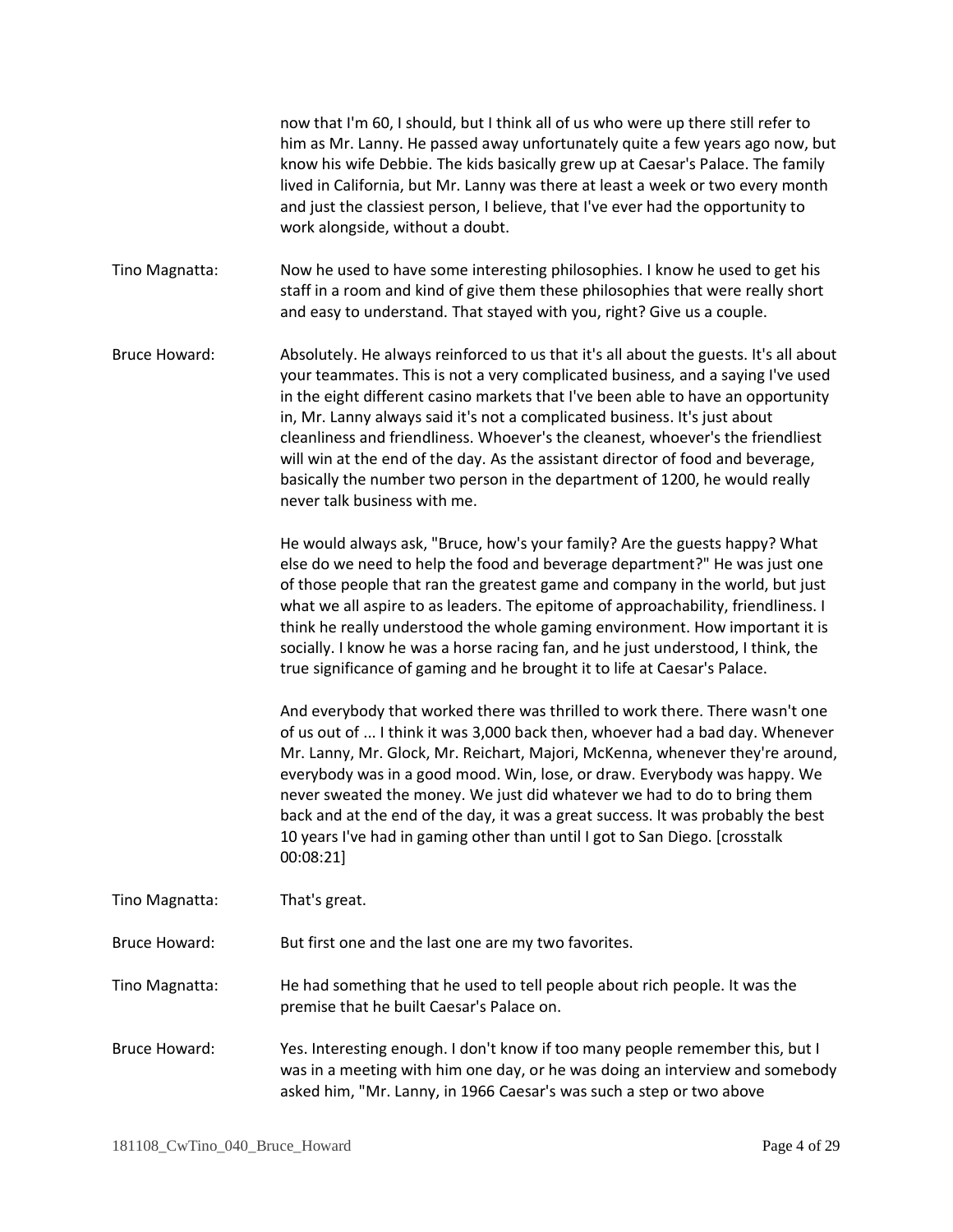|                      | everything else," at a cost I believe then of roughly \$50 million, which would<br>probably be like, \$5 billion today, so he was asked "Why was Caesar's Palace<br>created and why did the [Proman 00:09:04] brothers and yourself and Mr. Glock<br>build Caesar's Palace?" And he said, "Bruce, it's really pretty easy. Rich people<br>want to hang out with rich people and poor people want to hang out with rich<br>people and everybody feels rich when they walk into Caesar's Palace." And<br>that's what he-[crosstalk 00:09:19]                               |
|----------------------|--------------------------------------------------------------------------------------------------------------------------------------------------------------------------------------------------------------------------------------------------------------------------------------------------------------------------------------------------------------------------------------------------------------------------------------------------------------------------------------------------------------------------------------------------------------------------|
| Tino Magnatta:       | I love that. I love that. Yeah, that's really fantastic. I love that one. Now, the<br>biggest thing back then was boxing. You told me that when the boxing<br>happened, it was the  all of the high rollers in the world were there. Tell us a<br>little-bit about what was that? What was it like and who were some of the<br>biggest draws?                                                                                                                                                                                                                            |
| <b>Bruce Howard:</b> | Yeah, I know it's spread around town now between Mandalay Bay and MGM<br>and the new arena there, but that outdoor arena at Caesar's Palace on fight<br>night was unlike anything else. As the one really in charge of the fight night's<br>from a food and beverage standpoint, we'd spend all week setting up bars and<br>food outlets and all that. Then we'd get to watch the fight. Whether it was<br>probably the best fight I ever saw, Tommy Hearns and Marvin Hagler back in<br>1985, what's thought of now as the greatest three rounds of boxing, toe-to-toe. |
| Tino Magnatta:       | Yep.                                                                                                                                                                                                                                                                                                                                                                                                                                                                                                                                                                     |
| <b>Bruce Howard:</b> | To the Fan Man's fight. That I just saw in the paper celebrated it's 25th<br>anniversary. I believe it was November 6 of '93 where the parachutist came into<br>the ring, and the Sugar Ray Leonard fights. That middle weight division Hagler,<br>Leonard, Hearns was just electric. I know  I'm sorry. We didn't have<br>Mayweather back then. I guess he's the closest thing now, but every high roller<br>around the world wanted one of those 1,200 rooms back now. I think Caesar's<br>might have 3,500 now.                                                       |
|                      | We had 1,200 rooms and you needed a big credit line and there wasn't one<br>person who wasn't comped into the entire casino. There wasn't one cash paying<br>guest in our rooms on those fight nights. The jewelry and the money that was<br>flowing around that casino. I mean, I'm just a kid, 28, back then in '85 that was<br>just in awe of this, but we saw all the big ones. It was fantastic.                                                                                                                                                                    |
| Tino Magnatta:       | You were telling me that there was  anybody could have anything. There was<br>no holds barred. Whatever you wanted, right? Caviar, Cristal, whatever it was.                                                                                                                                                                                                                                                                                                                                                                                                             |
| <b>Bruce Howard:</b> | That's correct. Most hotels now, and even at Caesar's, when a high roller comes<br>in, and they start ordering, you call a host, and you get the approvals. Well, on<br>those fight weekends, it was no holds barred. Everybody was too busy and<br>Caesar's really, I think, invented room service. Found out the importance of<br>when they're happy in their rooms, they don't go next door. They don't go                                                                                                                                                            |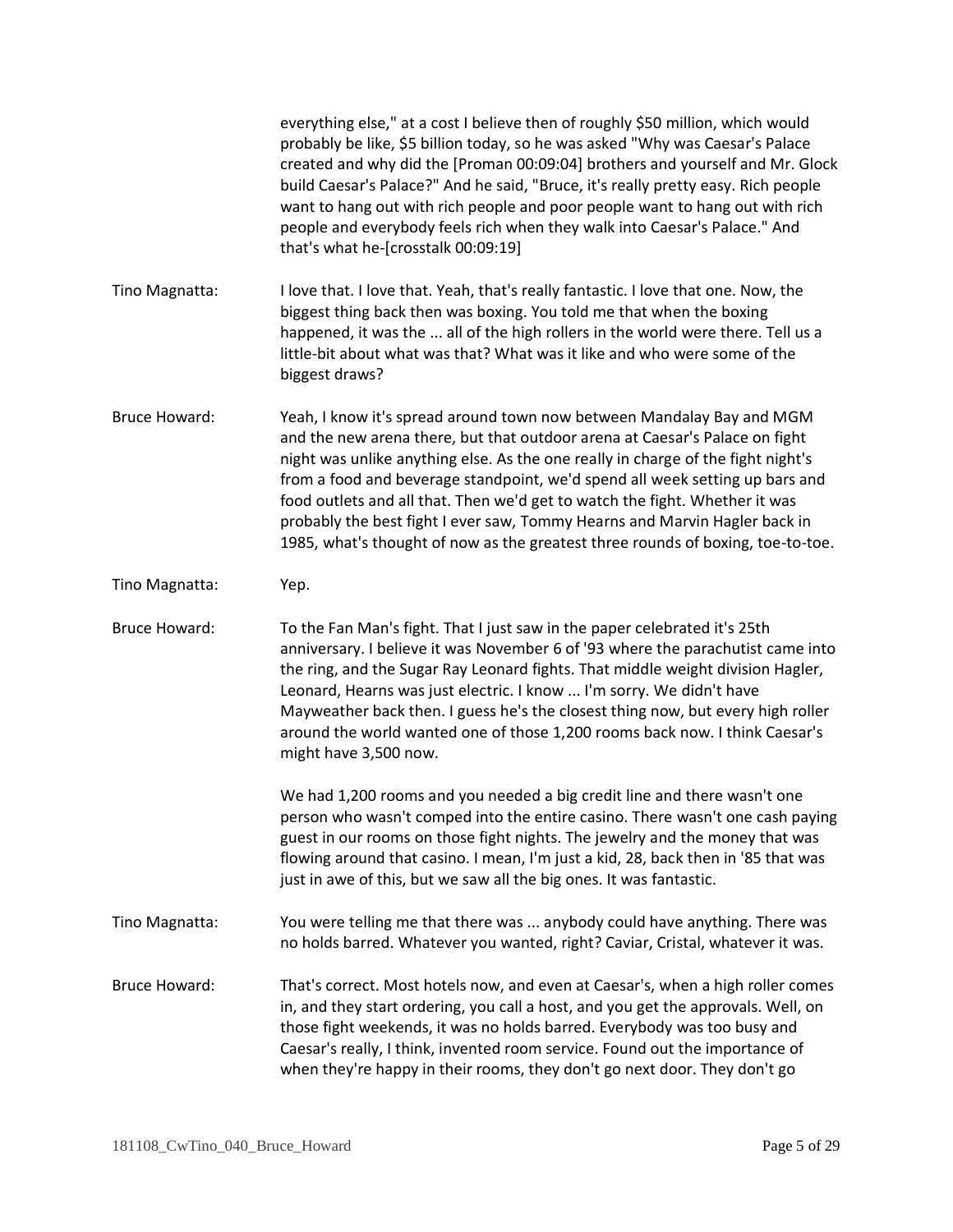anywhere. If they're not in the casino, they're in their room. But we're talking cases of Cristal and pounds of caviar. Not ounces. Just the best of the best.

Everybody's probably heard of Louis XIII, which back then was-[crosstalk 00:12:18]

Tino Magnatta: Yeah.

Bruce Howard: But we ... when we brought it to a room it was a case. It was six bottles. It wasn't one bottle. So by the time you bring the champagne ... it was nothing to have a \$20,000 room service order on fight weekends. Nothing.

Tino Magnatta: Unbelievable. Unbelievable.

Bruce Howard: Yeah it was. It was.

Tino Magnatta: Tell us about the forum shops because you opened the forum shops and you had some ... you had an interesting food challenge, right?

Bruce Howard: Yes. Probably one of the bigger parties we ever did. Obviously as one of the heads of food and beverage at Caesar's, we were in charge of the opening night at the forum shops, which I believe back then opened with about 140 stores. The mandate for us was to basically put some type of buffet in front of each outlet for, I believe, it was 10,000 guests that were given 10 or 20,000 dollars each on the grand opening before the night it opened to the public.

> One store would have caviar and champagne. Then another one would have all the fancy desserts. Then in front of another store would be the cold canapes and all the accoutrements with that. Then, in front of another one we'd be carving filet mignon or prime rib. So the good news is, it wasn't open and we had a month to set up the stores. So it took about a month. We set up the 150 buffets and it was a unique challenge that I'll never forget.

I think I told you, oddly enough or funny enough, like for weeks later, dress shop owners and shop owners around the forum would call me up and, "Bruce, we found another champagne glass in our dressing room." So for weeks we're getting back or china and our glassware from that one party because that's the only party we ever did there. [crosstalk 00:14:14]

Tino Magnatta: That's hilarious.

Bruce Howard: You talk about the who's who of the retail world, that was it. I think it's still one of the top five per square foot grossing retail centers on Earth. I mean, 1990- [crosstalk 00:14:26].

Tino Magnatta: Absolutely, there's no question about it. It's number one in the United States for sure. No question.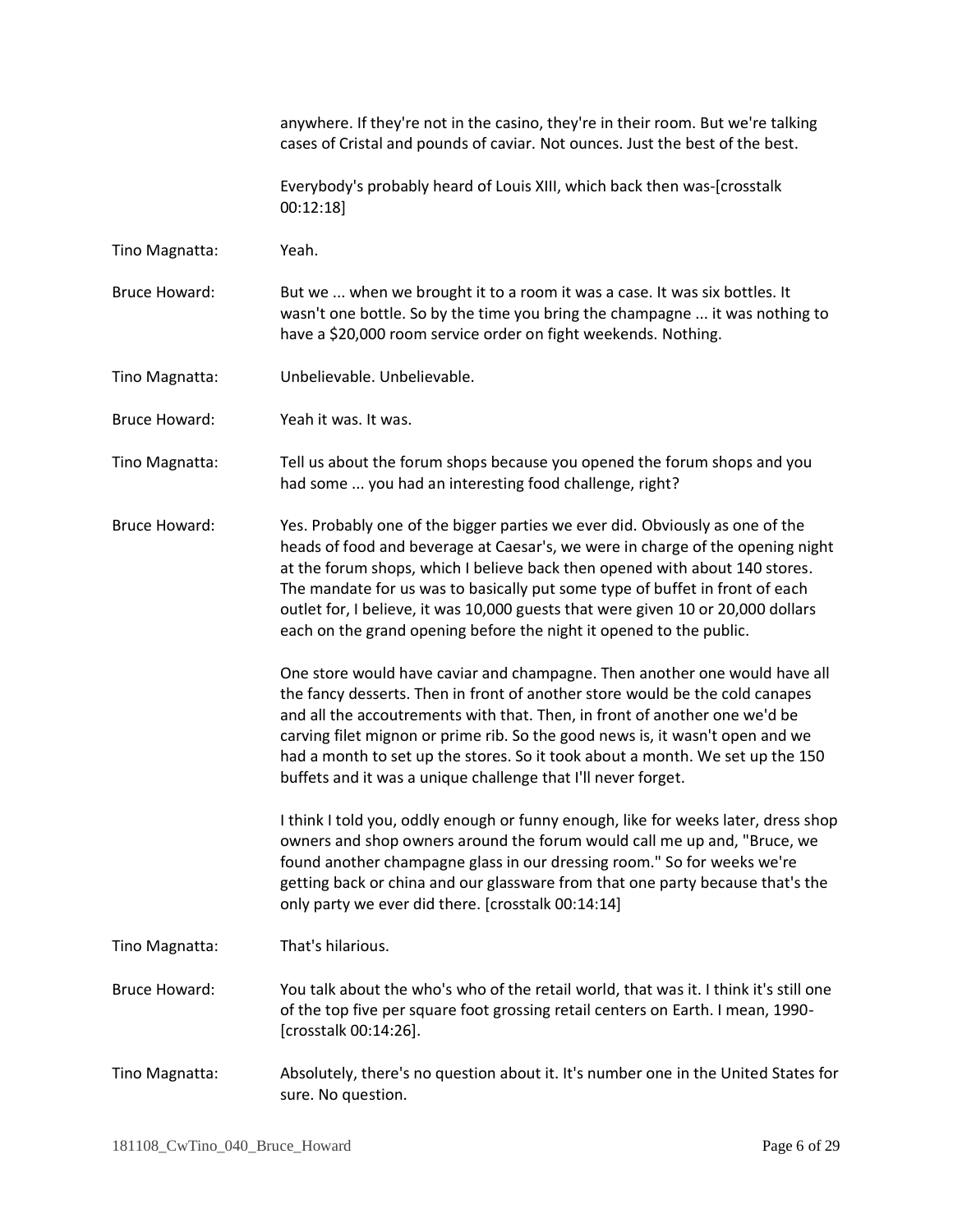| <b>Bruce Howard:</b> | And that's whatever, 25 to 30 years later. I think it opened around 1990. Right<br>about when the Mirage opened.                                                                                                                                                                                                                                                                                           |
|----------------------|------------------------------------------------------------------------------------------------------------------------------------------------------------------------------------------------------------------------------------------------------------------------------------------------------------------------------------------------------------------------------------------------------------|
| Tino Magnatta:       | Yeah, no question. Who were some of the biggest acts that drew the most and<br>who were some of the best people that you interacted with back then, the<br>stars?                                                                                                                                                                                                                                          |
| <b>Bruce Howard:</b> | Caesar's back then had like a core group of five or six that came every quarter or<br>so. Joan Rivers, Diana Ross, Julio Iglesias, Rodney Dangerfield. Julio was<br>probably the biggest gentleman or the most respectful, kind, gentleman. Oddly<br>enough, his waiter, Cleto Escobedo, you will see on the Jimmy Kimmel show.<br>Cleto's son is the band director and Cleto-[crosstalk 00:15:22]         |
| Tino Magnatta:       | Really?                                                                                                                                                                                                                                                                                                                                                                                                    |
| <b>Bruce Howard:</b> | Was the most sought after waiter who waited on Julio, Diana Ross, Joan Rivers,<br>is the saxophone player. So if anybody turns on Jimmy Kimmel and you see the<br>father and son running the band, the father is-[crosstalk 00:15:36]                                                                                                                                                                      |
| Tino Magnatta:       | Wow.                                                                                                                                                                                                                                                                                                                                                                                                       |
| <b>Bruce Howard:</b> | Who was a 20 or 25 year room service server. So you talk about a hard-worker,<br>old school, salt of the earth, kind of guy, the saxophone player on Jimmy Kimmel<br>was it. But all the stars had carte blanche. My first couple of years there we had<br>Paul Anka. And then in between that, as the years went on, then we would<br>intersperse shows like Chicago and other types of shows in between. |
|                      | But we always had our core group of those five or six that we all got to know<br>well. They were just good, hard working people. Then we had things like so<br>many movies over there. I think I talked to you about the Rain Man movie.                                                                                                                                                                   |
| Tino Magnatta:       | Oh yeah, that's right. Rain Man. Yeah, Tom Cruise and Dustin Hoffman.                                                                                                                                                                                                                                                                                                                                      |
| <b>Bruce Howard:</b> | '87 or '88. I mean, you talk about two professionals. Tom Cruise and Dustin<br>Hoffman. I think from the start of the production to maybe everybody finished<br>up was almost like six months and I think Caesar's had about 20 minutes in the<br>movie. But Tom Cruise and Dustin Hoffman, 100% gentlemen. Stayed in their<br>rooms all day studying their scripts.                                       |
|                      | I mean, you talk about two professional actors. They very rarely came out. They<br>were always in character. You never really saw them walking around much, but<br>we were all invited to the shoots and I have enormous respect for those two. I<br>mean, the epitome of professionalism.                                                                                                                 |
|                      | There were some other movies. A few before I got there. Rain Man was the<br>biggest one I was ever involved with and that was just a great experience. The<br>producers, directors, could not have been nicer. They used a lot of Caesar's                                                                                                                                                                 |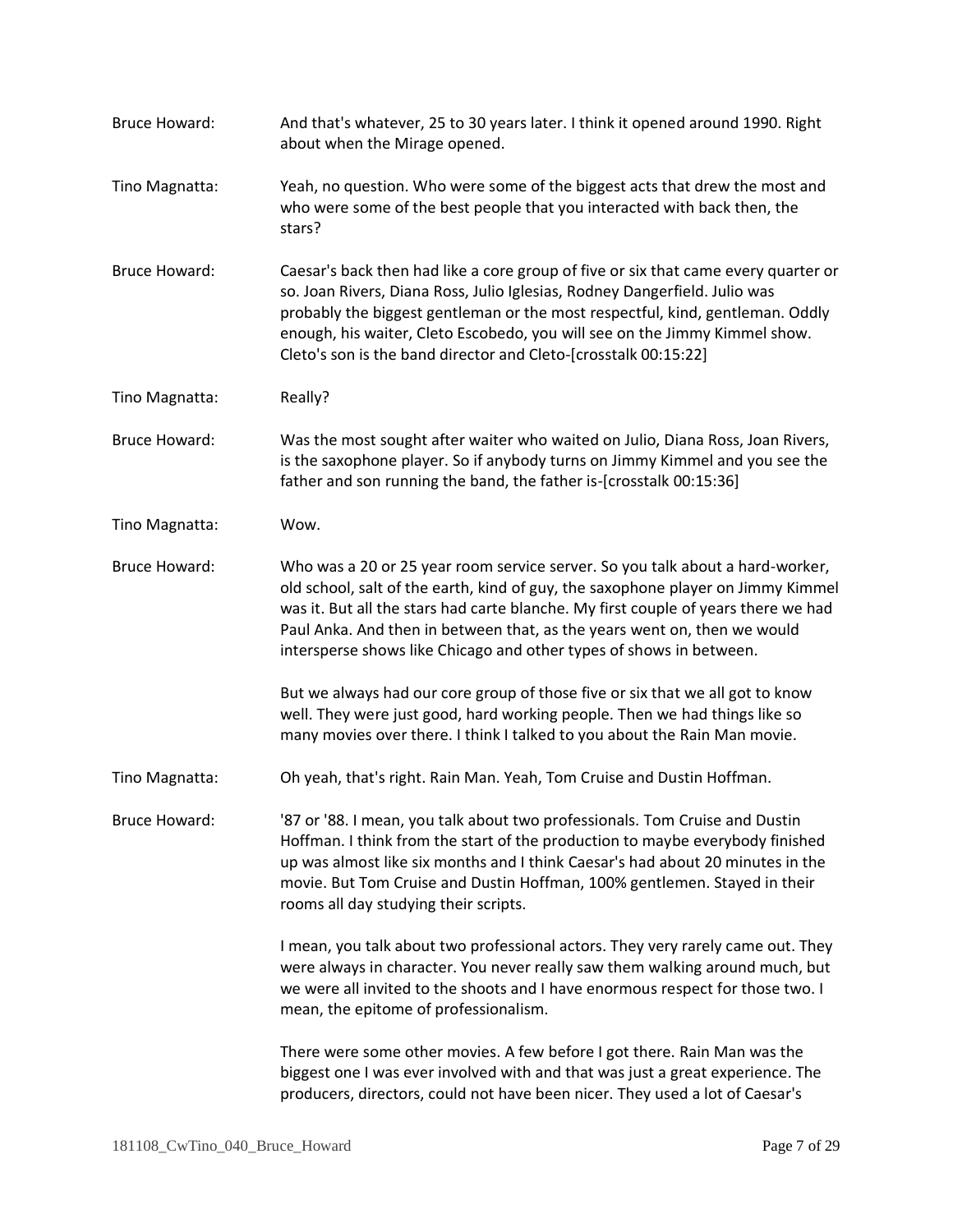team members. The dealer that's in that famous shot when Tom Cruise is winning all the money. He was a 30 year dealer. There were times where all of us, everybody, was first class.

We had the Jerry Lewis telethon for 10, 15 years. Ed McMahon, Jerry Lewis.

- Tino Magnatta: Wow.
- Bruce Howard: You get to know these folks. They come every year. I mean, just pure gentlemen. They were all-[crosstalk 00:17:41]
- Tino Magnatta: That's amazing.
- Bruce Howard: I felt lucky to be at Caesar's. Everybody wanted to be at Caesar's at that time.
- Tino Magnatta: Yeah, you even had Evil Knievel. He tried to jump the fountain, right? He made it, but didn't go so well for him after that.
- Bruce Howard: His father, before my time, in the late '60s made it, but I believe he fell over the handlebars. We had Robby. The son.
- Tino Magnatta: Uh-huh.
- Bruce Howard: Who did have a clean jump. I'm going to say probably '88 or '89.
- Tino Magnatta: Oh, so he had a clean jump. That's cool.
- Bruce Howard: He had a clean jump. Perfectly clean. His father was a legend at Caesar's. A little before my time, but the father and son were always welcome. I mean, the father would still come around later on and I believe he was there the night Robby jumped and yeah, Caesar's was always full of respectful people and, again, I think Mr. Lanny set a tone that if you're going to perform or you're going to do something at this place, you're going to be nice to our people. We're going to be nice to you.
- Tino Magnatta: Hmm. Right.
- Bruce Howard: A little higher level of all that maybe is missing a little-bit now.
- Tino Magnatta: Yeah, yeah, I see what you ... he set the tone.

Bruce Howard: He set the tone for sure. We all followed it. We all are better for it. There's got to be 500 people from those days who have gone on to great careers and there's many people [inaudible 00:19:01], but between Mr. Lanny, Glock, Armeni, Reichart, Majori, and McKennan, those are probably the six that had the biggest influence on my career.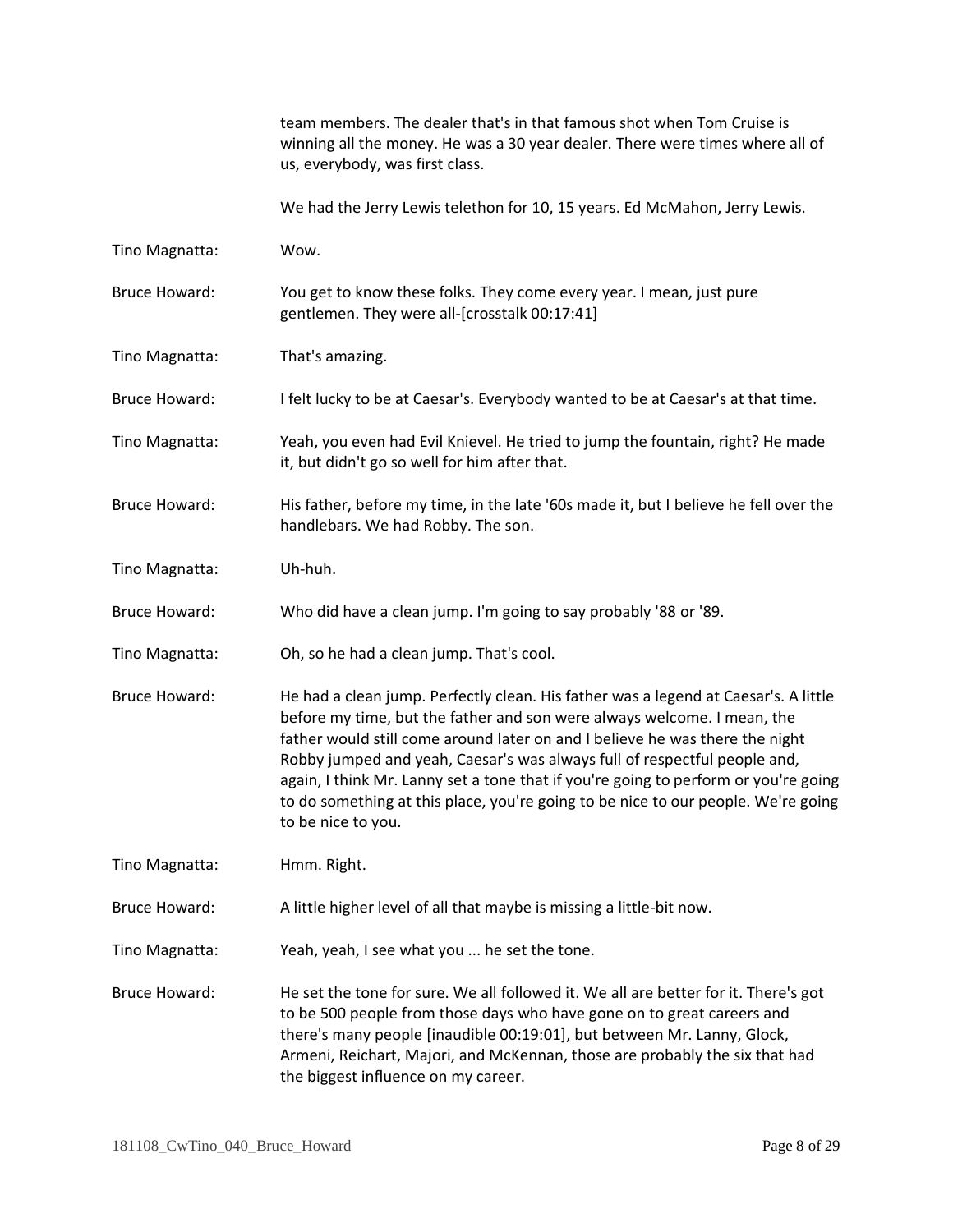| Tino Magnatta:       | Yeah, legends. Bruce, I'm going to name some stars and you're going to tell me<br>what they ate because you fed them, right?                                                                                                                                                                                                                                                                                                                       |
|----------------------|----------------------------------------------------------------------------------------------------------------------------------------------------------------------------------------------------------------------------------------------------------------------------------------------------------------------------------------------------------------------------------------------------------------------------------------------------|
| <b>Bruce Howard:</b> | Everybody asks for the food and beverage director because everybody's got a<br>special diet. So yeah, we used to associate different people and I should be able<br>to remember most of them. So yeah, go ahead.                                                                                                                                                                                                                                   |
| Tino Magnatta:       | Okay. I'm going to start. Tommy Hearns. He was a big foodie, right? He stayed in<br>his room two weeks after the fight. What did he eat?                                                                                                                                                                                                                                                                                                           |
| <b>Bruce Howard:</b> | Tommy Hearns, yeah, again, all those fighters and incredibly regimented and<br>incredibly disciplined leading up to the fight. Where, literally they count calorie<br>by calorie. The epitome of the shape. Then most would stay a day or two or<br>leave, but Tommy liked to stay a week or two and liked to eat what all of our<br>guests liked to eat. He liked corned beef and pastrami and the matzo ball soup.                               |
| Tino Magnatta:       | Wow.                                                                                                                                                                                                                                                                                                                                                                                                                                               |
| <b>Bruce Howard:</b> | Yeah, he would hang around. Probably gain 20, 30 pounds. Then you'd see him<br>again at the end of the year, back to his fighting weight. Fit as a fiddle, but yeah,<br>I think he kind of let it go for the two weeks after. It was all that rich food back<br>then that we all liked at the deli. He liked all the deli food.                                                                                                                    |
| Tino Magnatta:       | The deli food. Yeah. And that's great food. How about Hagler?                                                                                                                                                                                                                                                                                                                                                                                      |
| <b>Bruce Howard:</b> | Hagler was a little stricter and mostly meat. He'd go with the protein.                                                                                                                                                                                                                                                                                                                                                                            |
| Tino Magnatta:       | Yeah, protein.                                                                                                                                                                                                                                                                                                                                                                                                                                     |
| <b>Bruce Howard:</b> | Steaks, prime rib, very little starch. No bread. Little-bit quieter. Not as<br>flamboyant as Tommy and Sugar Ray Leonard. They were the two flamboyant<br>ones. But Marvin, again, he'd come down with the promoter and with his<br>trainer and they'd walk in my office and just tell me what they need while<br>they're here and we'd write it all down and, again, I can't tell you how respectful<br>all these athletes and entertainers were. |
|                      | I mean, they were just a cut above and I think everybody felt happy, I guess like<br>Mayweather does now. I believe he only fights at MGM. Those guys would only<br>fight at Caesar's. So similar circumstance.                                                                                                                                                                                                                                    |
| Tino Magnatta:       | Julio Iglesias.                                                                                                                                                                                                                                                                                                                                                                                                                                    |
| <b>Bruce Howard:</b> | Julio Iglesias  and again it's not because it was for free, but Julio Iglesias, just<br>about every meal had a pound of caviar and some fancy champagne. He always<br>liked-[crosstalk 00:21:45]                                                                                                                                                                                                                                                   |
| Tino Magnatta:       | Wow.                                                                                                                                                                                                                                                                                                                                                                                                                                               |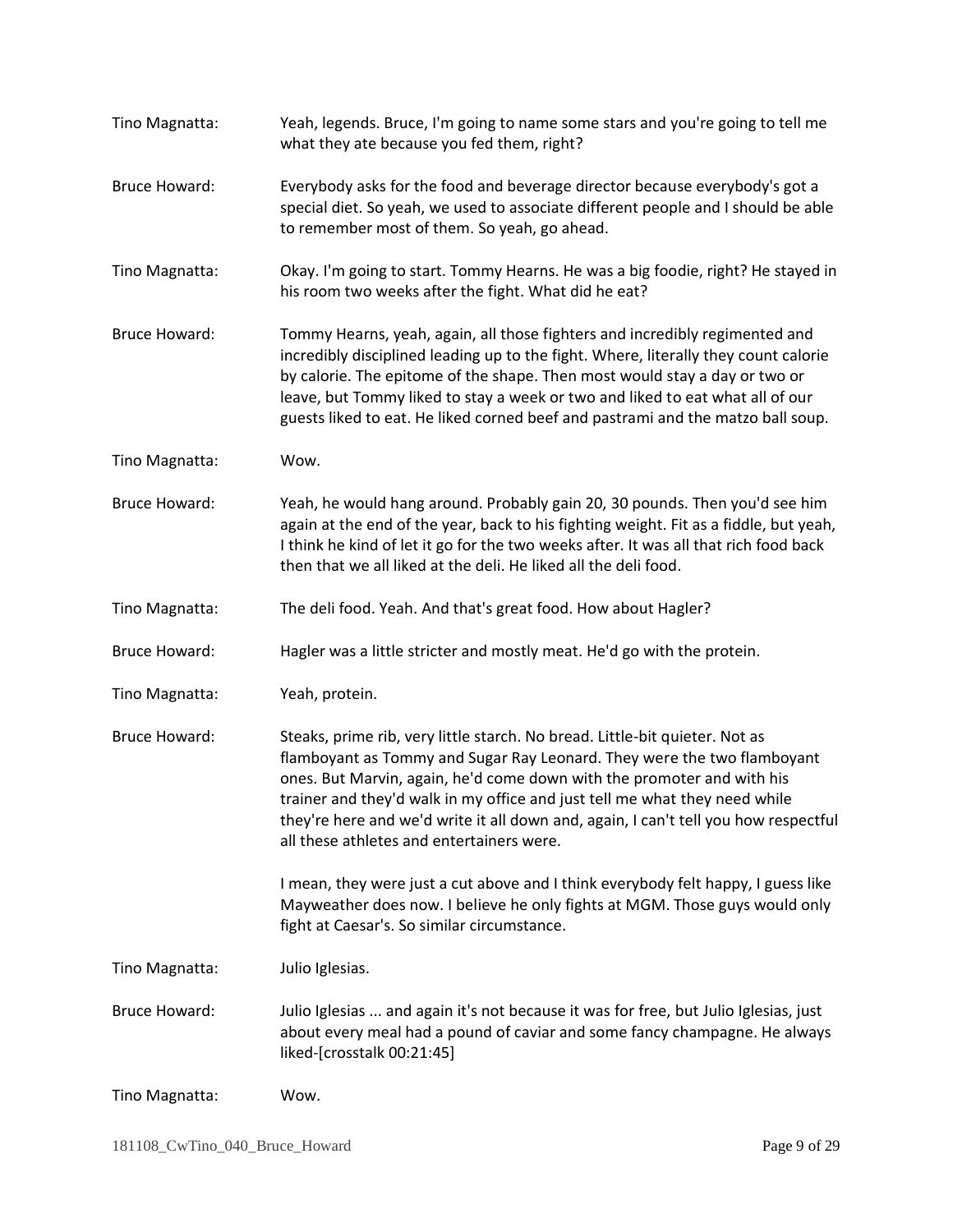| <b>Bruce Howard:</b> | Walking our wine room because he was known back then as the most  the<br>biggest wine connoisseur in a private-[crosstalk 00:21:56]                                                                                                                                                                                                                                                                                                                                                                                                                                                                                                                                                                                                                                                                                 |
|----------------------|---------------------------------------------------------------------------------------------------------------------------------------------------------------------------------------------------------------------------------------------------------------------------------------------------------------------------------------------------------------------------------------------------------------------------------------------------------------------------------------------------------------------------------------------------------------------------------------------------------------------------------------------------------------------------------------------------------------------------------------------------------------------------------------------------------------------|
| Tino Magnatta:       | Wow.                                                                                                                                                                                                                                                                                                                                                                                                                                                                                                                                                                                                                                                                                                                                                                                                                |
| <b>Bruce Howard:</b> | A private [inaudible 00:21:56]. So he would always compare his wine list to our<br>wine list, but he would eat a tin of caviar like you and I would eat a bowl of<br>soup. We'd just bring him this tin of caviar. Not ounces, 16 ounces. He'd sit<br>down, pop the lid, open up a bottle of Cristal Rose and just have a snack. That<br>was his snack. So while we might snack on peanut butter and jelly, he's got a<br>\$2,000 snack.                                                                                                                                                                                                                                                                                                                                                                            |
| Tino Magnatta:       | That's amazing.                                                                                                                                                                                                                                                                                                                                                                                                                                                                                                                                                                                                                                                                                                                                                                                                     |
| <b>Bruce Howard:</b> | Yeah, great guy.                                                                                                                                                                                                                                                                                                                                                                                                                                                                                                                                                                                                                                                                                                                                                                                                    |
| Tino Magnatta:       | Unbelievable.                                                                                                                                                                                                                                                                                                                                                                                                                                                                                                                                                                                                                                                                                                                                                                                                       |
| <b>Bruce Howard:</b> | He was a great guy.                                                                                                                                                                                                                                                                                                                                                                                                                                                                                                                                                                                                                                                                                                                                                                                                 |
| Tino Magnatta:       | Yeah, you were telling me. Really cool dude, eh? Yeah.                                                                                                                                                                                                                                                                                                                                                                                                                                                                                                                                                                                                                                                                                                                                                              |
| <b>Bruce Howard:</b> | Julio was fantastic.                                                                                                                                                                                                                                                                                                                                                                                                                                                                                                                                                                                                                                                                                                                                                                                                |
| Tino Magnatta:       | Bruce, I was in your office and I saw something, you have  well, I saw a few<br>things. You have  for every casino they give you this framed picture with all<br>the signatures of your friends and co-workers. With little quotes. The one that<br>stuck out to me was the Caesar's one, although the signatures have faded<br>because they didn't have Sharpie's back then. What the ad, and I think there's a<br>lot of people have seen this, but it's basically a shot of the front fountain and<br>perfectly centered over the fountain is "We leave the world behind." Did<br>Caesar's define that and is that the key to our business?                                                                                                                                                                      |
| <b>Bruce Howard:</b> | Back then that was an internal saying amongst some of us that these people<br>have waited their whole lives to get here and our job is to create a fantasy land.<br>I think it was Steve Wayne who coined the whole gaming phrase of an adult<br>Disney World. Caesar's, was just a place where we wanted you to come and<br>whatever troubles you may have had, leave them at the airport, get in our limo,<br>and head back to the airport four days later basically leaving your world behind.<br>Let us do for you what you've been doing for us, you know?<br>We had military people. We had all different walks of life. A lot of doctors,<br>attorneys. Our job was to create a fantasy for them that they would talk about<br>for the rest of the year. I mean, Caesar's then  on average I think Las Vegas |
|                      | saw people, 1.5 or two times a year versus some of the casinos I've worked at<br>since, that we see people two or three times a month.                                                                                                                                                                                                                                                                                                                                                                                                                                                                                                                                                                                                                                                                              |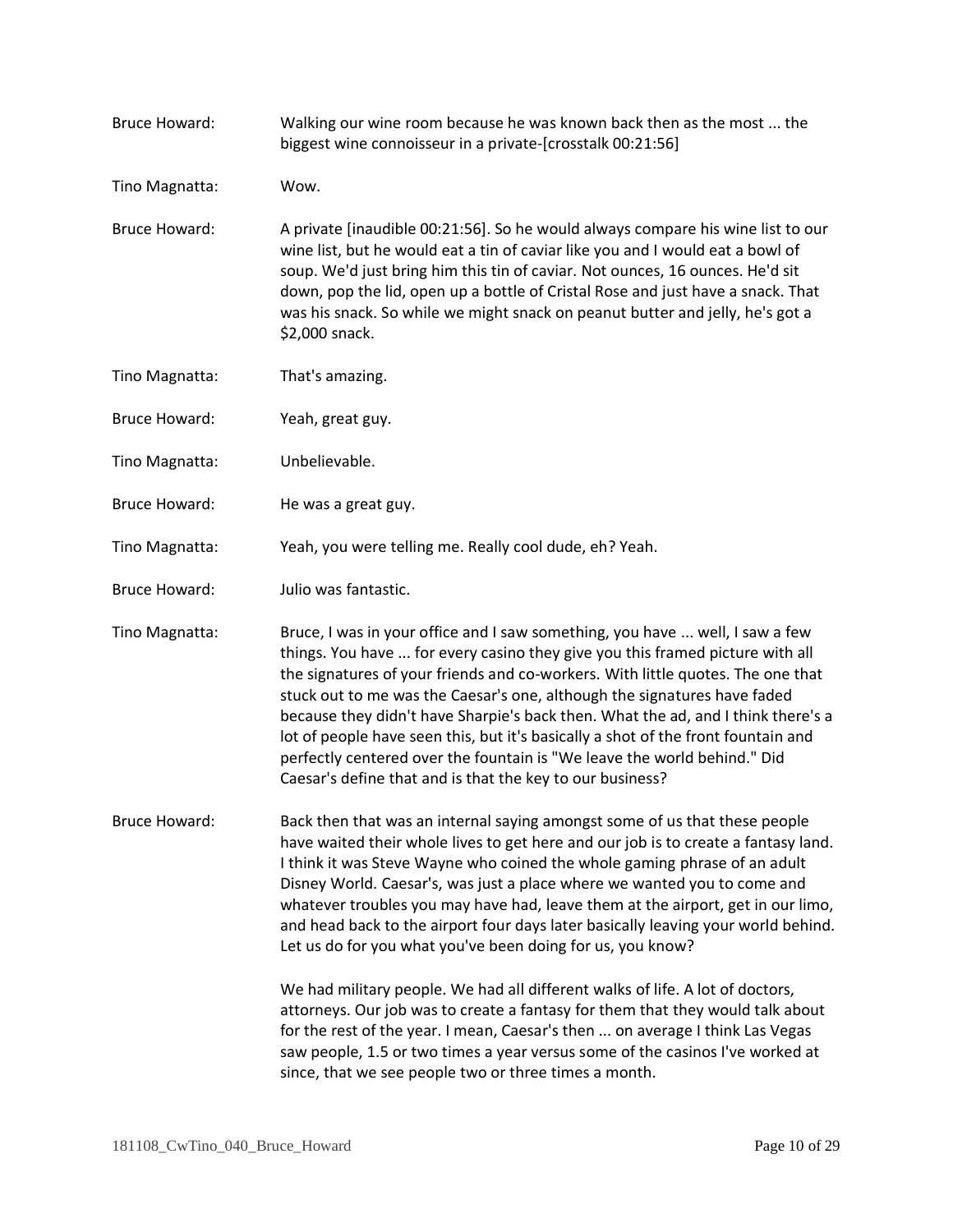|                      | So we all knew they had waited a year to get there and our job was to allow<br>them the opportunity to leave their world behind and just give them an<br>experience that they will talk about for the rest of the year. It's amazing how<br>many people book their trips next year when they were leaving that year. And<br>that was always a good sign to us that we did something right.                                                                                                                                                                                                                                                   |
|----------------------|----------------------------------------------------------------------------------------------------------------------------------------------------------------------------------------------------------------------------------------------------------------------------------------------------------------------------------------------------------------------------------------------------------------------------------------------------------------------------------------------------------------------------------------------------------------------------------------------------------------------------------------------|
|                      | So there was so much repeat business and so many people who could stay<br>anywhere in the world. Now, everybody can afford to take the high rollers. Back<br>then, Caesar's was unique because we had so many of them. And as you know,<br>a lot of high rollers win all the time. So we'd have 100 in for the fight weekend<br>with million dollar credit lines. 55 might lose. 45 might win and it works out<br>okay.                                                                                                                                                                                                                      |
|                      | If you only have three or four high rollers, you're really taking a big risk. So<br>Caesar's was all about the best players, the most we could get, but even then<br>when it wasn't fight week, somebody from Iowa or Illinois or wherever wanted<br>to stay with us, we're going to make it memorable. We're going to do whatever<br>we can to make it memorable and I've tried to do that everywhere I've been.                                                                                                                                                                                                                            |
| Tino Magnatta:       | Yeah, yeah. That's the key. That's the key to everything. Bruce, you have quite a<br>few interesting sayings. Your dad taught you that don't be jealous. Don't be<br>greedy. Live a good life, but then there's the three out of four rule. Tell me a<br>little-bit about that?                                                                                                                                                                                                                                                                                                                                                              |
| <b>Bruce Howard:</b> | Yeah, my father was awesome. He taught his three sons and one daughter and<br>we've lived it our whole lives. None of my brothers or sisters have ever been<br>jealous or greedy. I've never been. I'm thrilled with everybody in my life and<br>what I've had the opportunity to do. When I talk about always trying to satisfy<br>three out of four, I talk about the four groups of people that are important to<br>me, which would always be the guests number one, the team members, the<br>owners of the company, and the investors who have given us here at Valley<br>View 250 million dollars of their investors hard earned money. |
|                      | So I try to make sure on every decision that we make, that at least three of<br>those four groups are made happy. It's hard sometimes to get all four happy. In<br>all the various decisions we have to make, but we try hard here. If we're not<br>making at least three out of those four happy, then we probably go back to the<br>drawing board and figure out a better answer.                                                                                                                                                                                                                                                          |
|                      | It can be three of the four different every time. Sometimes we'll make a decision<br>that's good for guests and team members and the owners, may not be great for<br>the investors. Sometimes we'll make the investors and the team members and                                                                                                                                                                                                                                                                                                                                                                                              |

Like when we made the buffet seven nights a week. That's a good example. Sounded like it may not have been good for everybody. It was expensive, but

the owners happy, and maybe the guests have to come in fourth that time. But

sometimes we can do all four.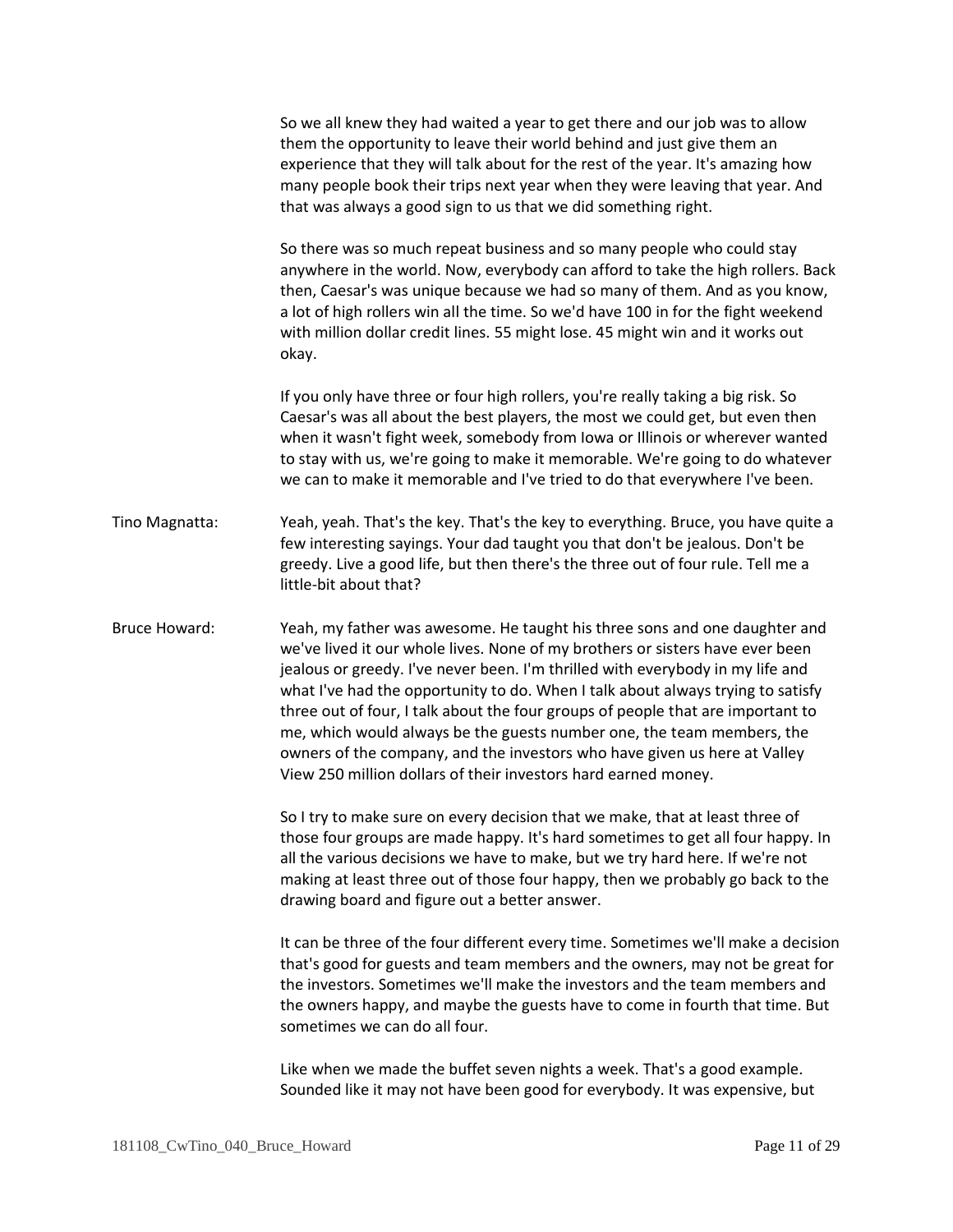|                      | when we got here in '03 we looked around for a year and said why should we<br>only do this on Friday nights. That doesn't make sense.                                                                                                                                                                                                                                                                                                                                                                                     |
|----------------------|---------------------------------------------------------------------------------------------------------------------------------------------------------------------------------------------------------------------------------------------------------------------------------------------------------------------------------------------------------------------------------------------------------------------------------------------------------------------------------------------------------------------------|
| Tino Magnatta:       | No.                                                                                                                                                                                                                                                                                                                                                                                                                                                                                                                       |
| <b>Bruce Howard:</b> | We are the only ones, I believe, who serves the full fledged, what people call<br>seafood nights, lobster nights, seven nights a week. That turned out to be a win-<br>win. The guests are happy. Come any night you want. The team members are<br>happy. They make money every night. The owners are happy. It doubled our<br>business. And the investors are happy because the [inaudible 00:27:49]<br>numbers went up and they got paid and never not been paid and will always be<br>paid back their loans.           |
|                      | That's probably a good example of things we do here. When we brought up the<br>idea of every night lobster, obviously you're going to get some critics. Can we<br>afford it? Yes. The answer is yes. Now, we're the only ones that I know of, where<br>you can get lobster Monday through Sunday.                                                                                                                                                                                                                         |
| Tino Magnatta:       | That's great. I had it. It was fantastic. Bruce, you've been married 36 years. Your<br>wife comes from a family of 16. I love this saying. Every day's a comp. Talk about<br>the importance of family and how to balance your life in a 24-hour industry?                                                                                                                                                                                                                                                                 |
| <b>Bruce Howard:</b> | Well, when you grow up with the baby of 16 children, you learn all about<br>someone's who really appreciative for every day. We now have her oldest sister<br>who was the number two child, living with us for the last 15 years and these two<br>women are quite remarkable. There's only one other sister and one other<br>brother left. I'm living with a wife and her sister who have buried 12 siblings,<br>which is not easy to go through.                                                                         |
| Tino Magnatta:       | Wow.                                                                                                                                                                                                                                                                                                                                                                                                                                                                                                                      |
| <b>Bruce Howard:</b> | But Marion and Irene are two of the best and I look forward, they look forward<br>to waking up every day. They both have had illness in their lives and they've<br>come through it. It wasn't easy growing up with a home of 18 people with two<br>bedrooms. They were through the tough times at Hoboken. Marion grew up in<br>the food and beverage business with me. So she appreciates what I can do. She<br>says it's all good. Just send me a text sometime, what time you'll be home. Do<br>what you've got to do. |
| Tino Magnatta:       | Yep.                                                                                                                                                                                                                                                                                                                                                                                                                                                                                                                      |
| <b>Bruce Howard:</b> | Whenever I get home, I know people may not believe this, but my wife gets up<br>from the couch and gives me a standing ovation and a clap and a glad you're<br>home. And then we go have dinner. My wife's-[crosstalk 00:29:45]                                                                                                                                                                                                                                                                                           |
| Tino Magnatta:       | That's great.                                                                                                                                                                                                                                                                                                                                                                                                                                                                                                             |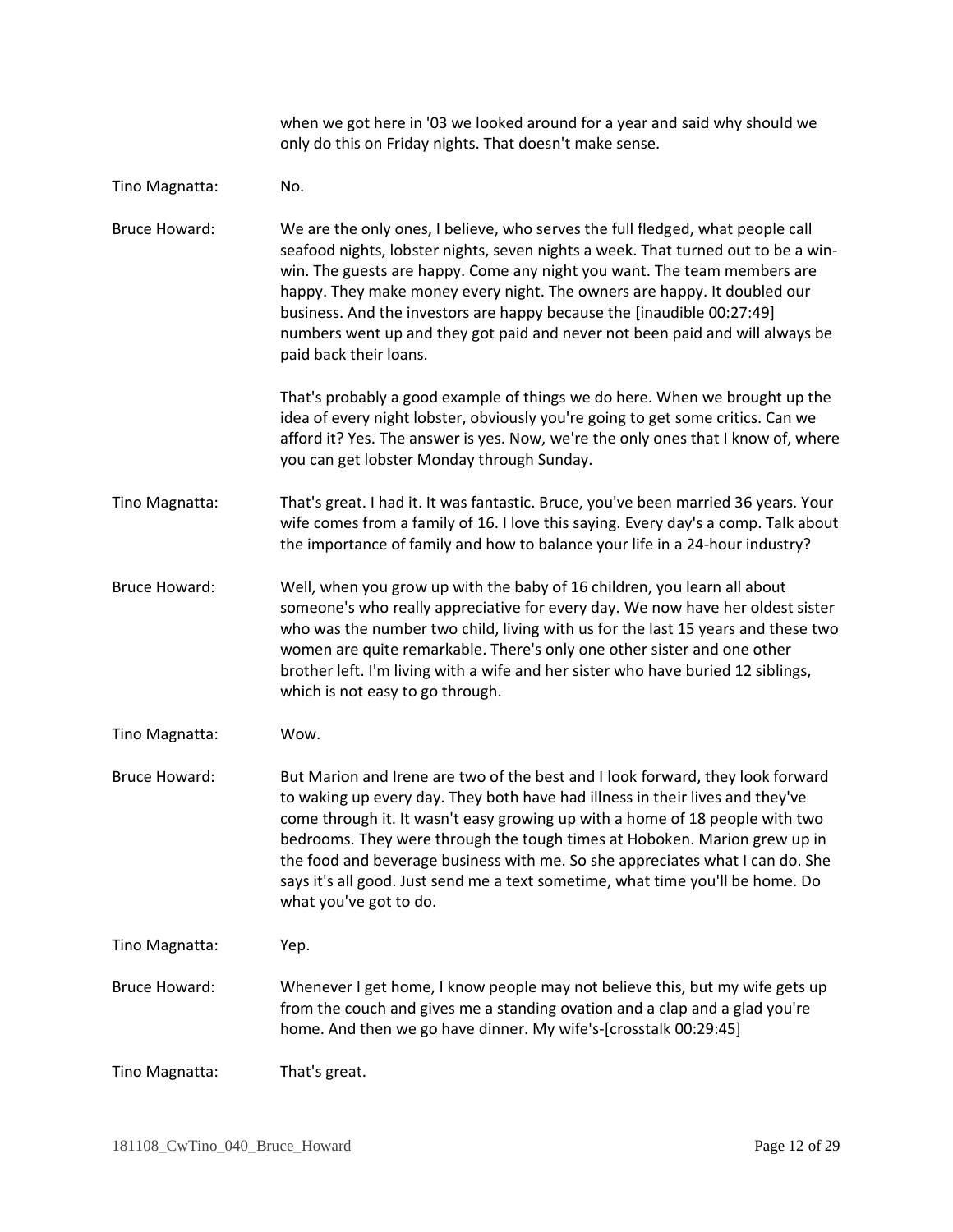| Bruce Howard:        | A very unique woman.                                                                                                                                                                                                                                                                                                                                                                                                                                                                                                                                                                                                                                                                                                                                                                     |
|----------------------|------------------------------------------------------------------------------------------------------------------------------------------------------------------------------------------------------------------------------------------------------------------------------------------------------------------------------------------------------------------------------------------------------------------------------------------------------------------------------------------------------------------------------------------------------------------------------------------------------------------------------------------------------------------------------------------------------------------------------------------------------------------------------------------|
| Tino Magnatta:       | I love that. I love that. And you have grandkids and it's all good. What can you<br>say to the young generation coming up in this business? What do they need to<br>know?                                                                                                                                                                                                                                                                                                                                                                                                                                                                                                                                                                                                                |
| <b>Bruce Howard:</b> | I would say it's not all about analytics and it's not all about the feel of the<br>business that we grew up with. You have to learn the balance of how to use the<br>analytics and how to use your God-given senses of what's the right thing to do<br>for your team members. What's the best way to get a little edge on the<br>competitors. And I think, sometimes I see some casinos go to the extremes of<br>analytics. We have a lot of analytics. I grew up on the business side at the<br>University of Florida, with a lot of stats and finance classes. So I understand it,<br>but it's not going to win at the end of the day.                                                                                                                                                 |
|                      | Because the analytics would say don't do lobster every night. That's what they<br>would say, but-[crosstalk 00:30:48]                                                                                                                                                                                                                                                                                                                                                                                                                                                                                                                                                                                                                                                                    |
| Tino Magnatta:       | Right. Right. Good point.                                                                                                                                                                                                                                                                                                                                                                                                                                                                                                                                                                                                                                                                                                                                                                |
| <b>Bruce Howard:</b> | But having been in all different parts of the country and watching different<br>markets, you have to learn the mix. And you have to learn what's important to<br>the guests. Not necessarily what's so important to you. What's important to<br>them and what would make them come to this beautiful Valley View Casino in<br>the small valley center California more often than right down the street, the<br>number one gaming company in the world, the largest, Harrah's is our number<br>one competitor, but we compete toe to toe. We're one of one. I believe<br>Harrah's has now 40 or 42 casinos and we're big on personal service. We're big<br>on everybody being on the floor. I know it's an old concept and a lot of<br>companies want you in front of a computer all day. |
|                      | That's not our MO. That's just not what we believe in. We connect with our key<br>members and guests and the idea is the balance. A balance of analytics and a<br>balance of what makes good sense.                                                                                                                                                                                                                                                                                                                                                                                                                                                                                                                                                                                      |
| Tino Magnatta:       | And cleanliness and friendliness.                                                                                                                                                                                                                                                                                                                                                                                                                                                                                                                                                                                                                                                                                                                                                        |
| <b>Bruce Howard:</b> | Cleanliness and friendliness. Mr. Lanny's favorite saying that we use all the time.<br>And he's right. He was right and he's right now.                                                                                                                                                                                                                                                                                                                                                                                                                                                                                                                                                                                                                                                  |
| Tino Magnatta:       | He's right now.                                                                                                                                                                                                                                                                                                                                                                                                                                                                                                                                                                                                                                                                                                                                                                          |
| <b>Bruce Howard:</b> | Whose the cleanest and the friendliest. Obviously, you need everything else, but<br>if you can get a company committed to cleanliness and friendliness, you will do<br>fine.                                                                                                                                                                                                                                                                                                                                                                                                                                                                                                                                                                                                             |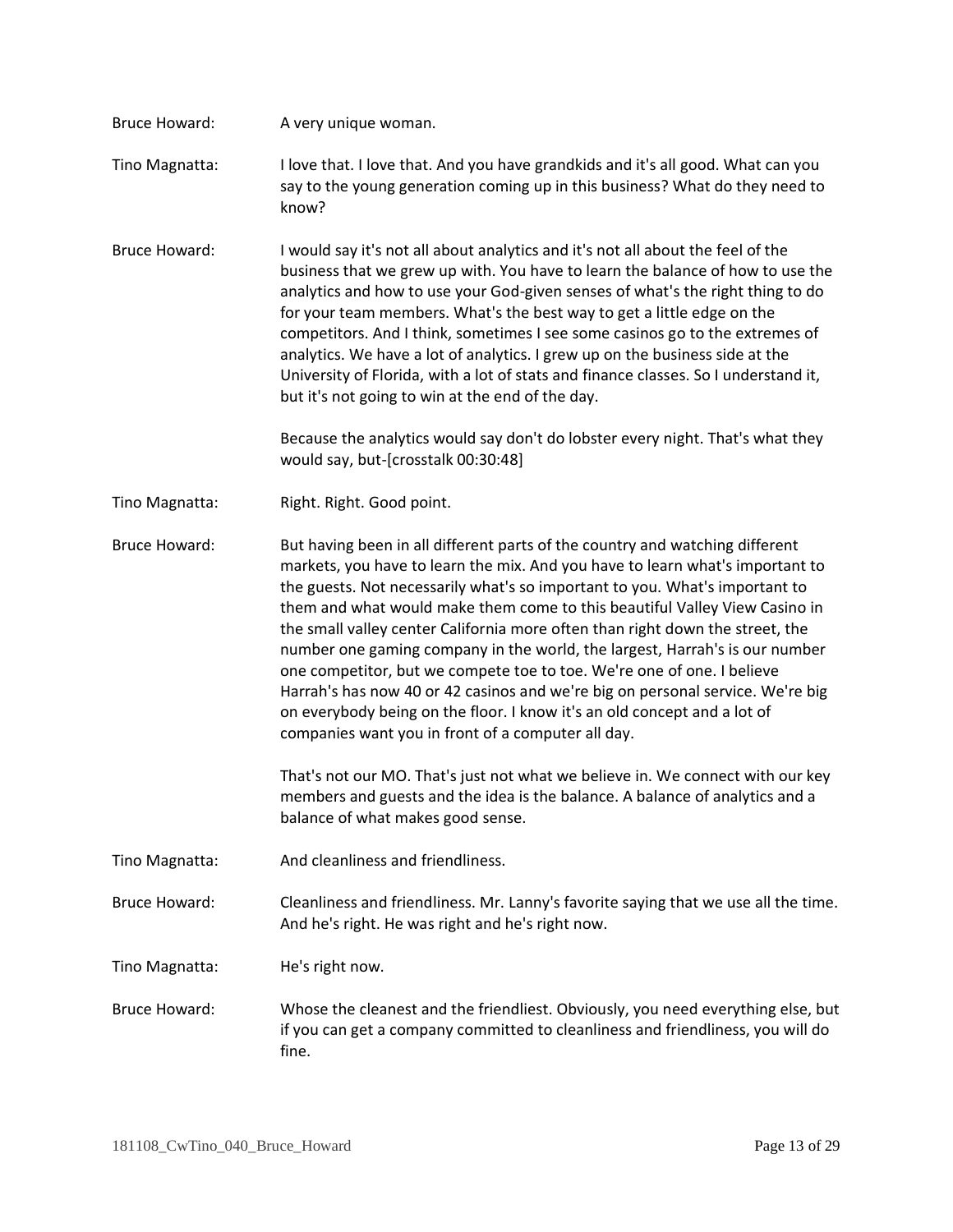- Tino Magnatta: This has been great. Bruce, let's take some calls. We've got quite a few calls lined up here. I'm sure people are very excited to talk to you. Hello, this is Tino Magnatta. I have Bruce Howard. Do you have a question for Bruce?
- Speaker 3: Yeah, Hi Tino. Hi Bruce. Thanks for having me on the show. It's been great listening to all the stories that you've been sharing. You had talked about one of the strange things that had happened with the parachutist coming into the boxing ring. I remember seeing that on TV. That was pretty crazy. One thing I was thinking about, I have a couple of questions and you can answer them after I'm all done. I'll pop off and listen on the air, but what is the strangest request that you've received from a guest and then also, what is the proudest moment of your career? Thank you for answering.
- Bruce Howard: Great questions. I gotta go back to Caesar's Palace again for the request because most people have seen Rain Man and they may have heard of the Rain Man suite, which before Rain Man, they were known as the 16 suites for those of us at Caesar's. All these two-story suites that basically started on the 69th floor. They would all end in 16. So they were all numbered with odd numbers because the second floor ... the even number was upstairs. So 6916, 7116 ... the Rain Man suite is one away from the top. That was 8316. So it would also include 8416 and that was one away from the top one. I guess the producers or directors didn't want to be on the roof. There was an 85 and 86.

In all these suites were these gigantic jacuzzis in the middle of the room, which back then was unheard of. You're taking a bath in the middle of your bedroom looking out down the strip and watching the TVs and we have had or we had some of the absolute strangest requests what to put in those jacuzzis. So we did 500 pounds of jellybeans. Then we had a guy-[crosstalk 00:34:15]

Tino Magnatta: Wow.

Bruce Howard: Who was a farmer, a peanut farmer. So we shipped in all these bags of peanuts and we'd fill the jacuzzi with peanuts. But without a doubt, the strangest one was a high roller who ordered, I believe, 10 cases of Dom Perignon, and he said, "If you don't mind, I'd like to have it brought up with four waiters." Okay, sure. 10 cases of Dom Perignon is a huge order. And what we did when we got up there, our room service team, and I was there and saw it, and as hard as this is to believe, he said, "Here's what I want you to do, Bruce. I lost so much money here and I'm so not happy about it. I want you to open up those 10 cases of Dom Perignon and pour it down the drain in this jacuzzi tub. Because I want to get a little of my [inaudible 00:35:05]."

> We then proceeded to open 10 cases, 120 bottles of Dom Perignon and literally pour it down the drain. That was the strangest by far and you had to be there to believe it. "Are you sure you want to do this? If you want one bottle." "I want it all poured down the drain."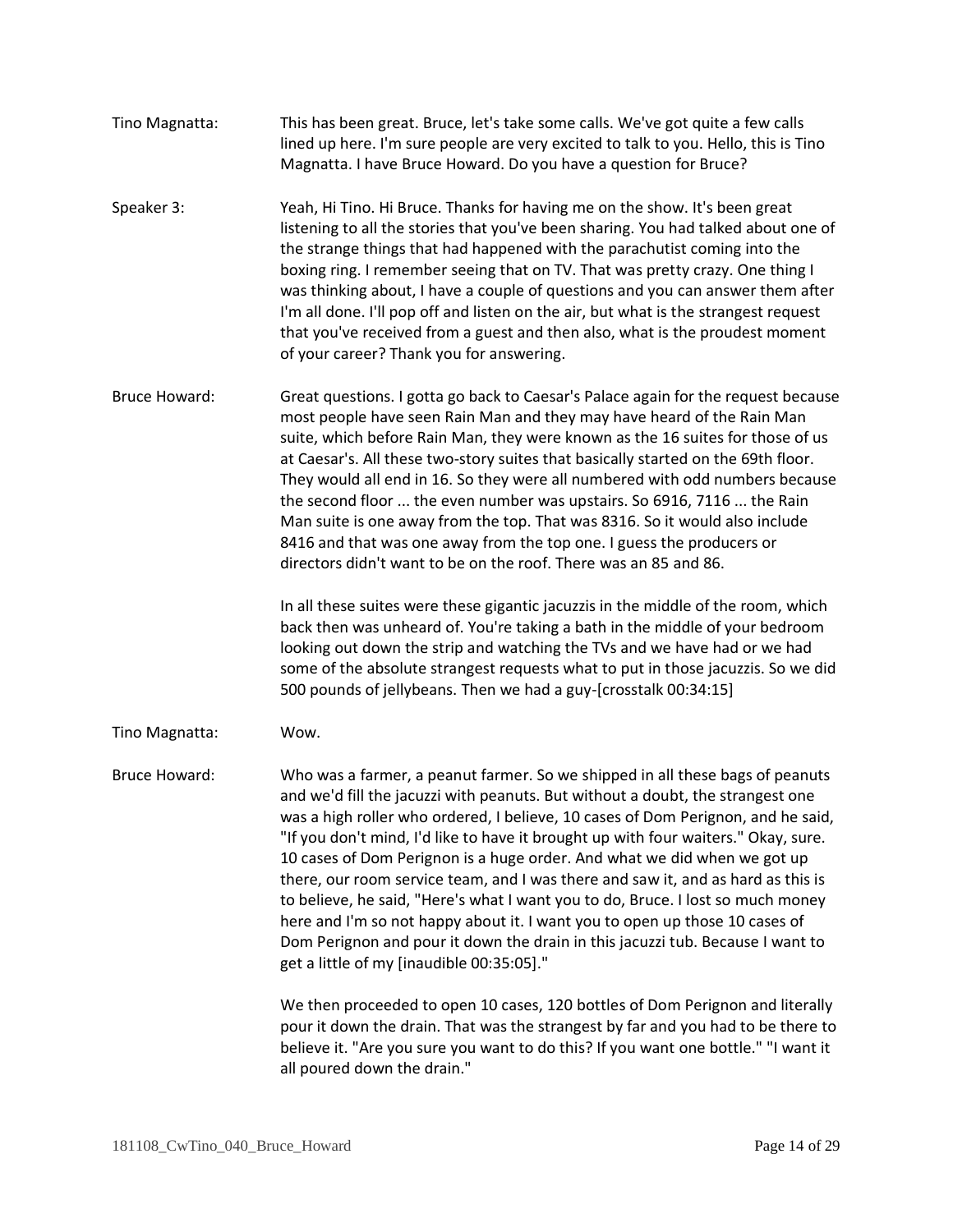| Tino Magnatta:       | That's hilarious.                                                                                                                                                                                                                                                                                                                                                                                                                                                                                                                                                                                                   |
|----------------------|---------------------------------------------------------------------------------------------------------------------------------------------------------------------------------------------------------------------------------------------------------------------------------------------------------------------------------------------------------------------------------------------------------------------------------------------------------------------------------------------------------------------------------------------------------------------------------------------------------------------|
| <b>Bruce Howard:</b> | The most significant, proud moment in my career, I'm going to go back to<br>probably one of the  or probably the saddest day in American history.<br>Following 2001 was a big layoff up and down the strip. I happened to be a vice<br>president at that time at the Aladdin. We had been pretty frugal and<br>conservative in our hiring practices so while some strip properties, I think, went<br>as high as 30 to 40% layoffs throughout the company, we were only asked to do<br>10 to 20% depending on the department. Which, again, was a lot. I believe<br>almost 40,000 people were laid off at that time. |
|                      | For those of you around, I believe it was 2001 when McCarron Airport closed<br>and there wasn't a noise outside for three or four days, it was the spookiest<br>town we had ever been in. But anyway, now it came my turn and I had about<br>100 leaders  it was all supervisors, managers, and just in food and beverage I<br>had about 100 of those. I had to tell 10 or 15 of them that you are going to be<br>out of work.                                                                                                                                                                                      |
|                      | Still not sure how I thought of this idea. It was probably my wife. I said, "I just<br>can't do that. It's going to be really hard to do." So somehow I came up with the<br>thought of let's get all 100 in a room, because nobody knows whose getting laid<br>off and let's all sign a piece of paper that says for as long as you will be doing<br>this layoff, we will all pay 10 or 15% off our check.                                                                                                                                                                                                          |
| Tino Magnatta:       | Wow.                                                                                                                                                                                                                                                                                                                                                                                                                                                                                                                                                                                                                |
| <b>Bruce Howard:</b> | So we all  so the idea was keep 100 people at 85% because nobody knew who<br>I was going to choose to say you're out of work and that's probably the proudest<br>moment. 100 out of 100 people signed that to take a 15% or 10% pay cut. I<br>presented it to Bill Timmons, who was a fantastic guy. The president of the<br>Aladdin and he accepted it.                                                                                                                                                                                                                                                            |
|                      | It wasn't long before Vegas bounced back. So it was maybe a paycheck or two<br>and we didn't have to lay anybody off, and it's probably the proudest thing I've<br>ever done. To be able to-[crosstalk 00:37:50]                                                                                                                                                                                                                                                                                                                                                                                                    |
| Tino Magnatta:       | Wow.                                                                                                                                                                                                                                                                                                                                                                                                                                                                                                                                                                                                                |
| <b>Bruce Howard:</b> | And I was the last one. So the other ones had already been done and I didn't<br>really know until the night before and I didn't really share it with anybody.<br>Everybody else was, "Well how come Bruce isn't laying people off?" Well, Bruce<br>is laying people off, but he's laying them off while they're still here and taking<br>that amount of people we had to lay off, off everybody's paycheck. Obviously<br>including mine. And that's a moment I'll always remember.                                                                                                                                  |
| Tino Magnatta:       | That's an incredible story. Just incredible. Okay, great.                                                                                                                                                                                                                                                                                                                                                                                                                                                                                                                                                           |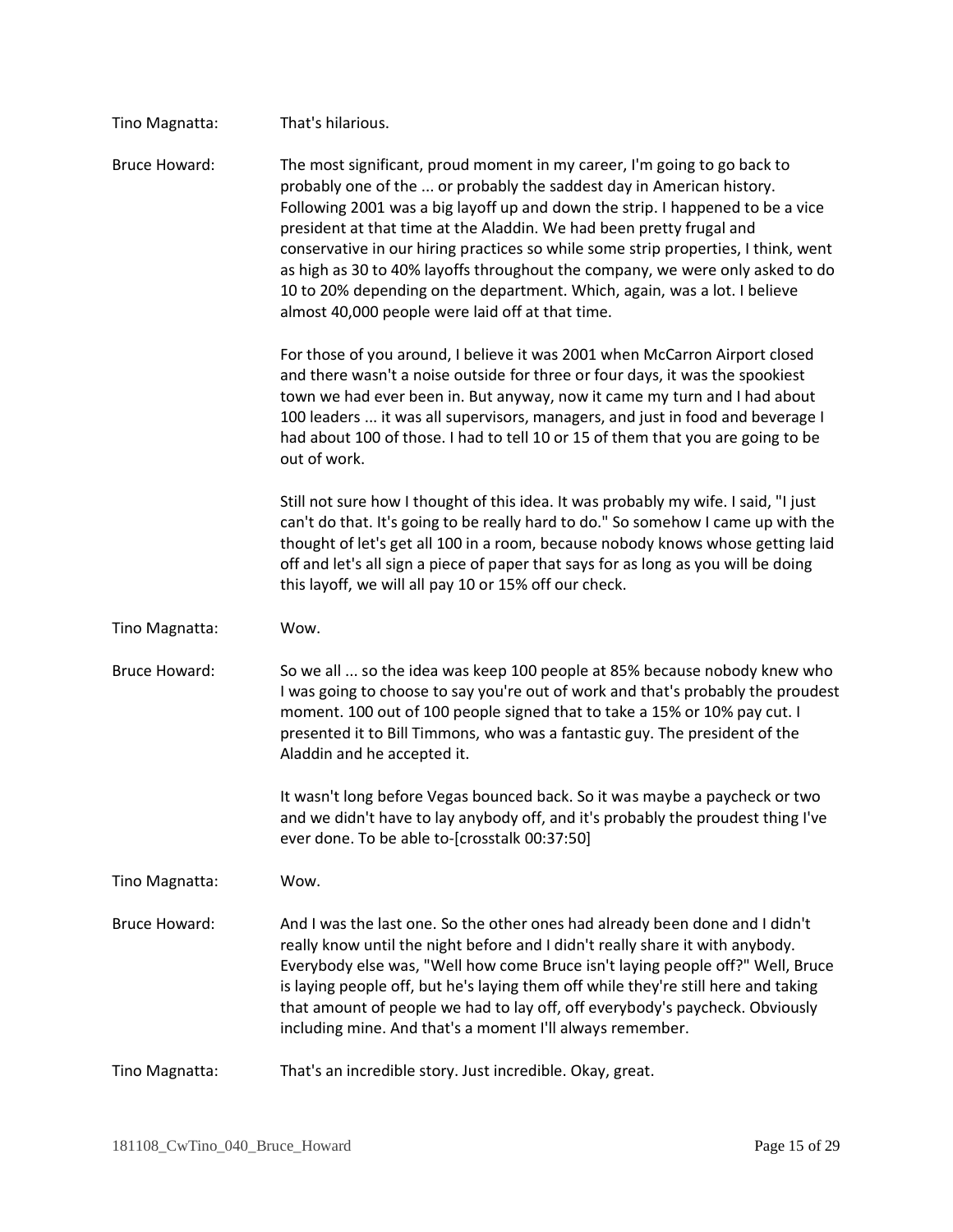| <b>Bruce Howard:</b> | Yeah, incredible.                                                                                                                                                                                                                                                                                                                                                                                                                                                                                                                                                                                   |
|----------------------|-----------------------------------------------------------------------------------------------------------------------------------------------------------------------------------------------------------------------------------------------------------------------------------------------------------------------------------------------------------------------------------------------------------------------------------------------------------------------------------------------------------------------------------------------------------------------------------------------------|
| Tino Magnatta:       | Great, let's  yeah, yeah, great stuff. Let's move on to another call here. Hold<br>on one second. Great questions. Hello, this is Tino Magnatta. Do you have a<br>question for Bruce Howard?                                                                                                                                                                                                                                                                                                                                                                                                        |
| Steve B.:            | Yeah, hey Tino. Wonderful show. Great to hear Bruce live and all the different<br>stories and certainly a lot of those are from Vegas and the sports and business<br>community. In that respect, he mentioned the Jerry Lewis telethon. Obviously a<br>great community endeavor. Ask Bruce in San Diego, at Valley View, what kind of<br>sports and business and community outreach do they do at that property?                                                                                                                                                                                    |
| <b>Bruce Howard:</b> | Well, I appreciate that question and for full transparency, I didn't know Steve<br>was going to call in. But that was Steve Becvar, the director of the local ALS<br>chapter, who has really devoted his life to the cause of ALS. Steve and I have<br>known each other for quite a few years. We both live up here in Valley Center.<br>He was the assistant athletic director at both SDSU and San Diego and took on<br>this challenge with ALS five or six years ago.                                                                                                                            |
|                      | Fortunate enough to call me, Bruce, we have this one big fundraiser a year and<br>we're looking for a place and I said, "How about us?"                                                                                                                                                                                                                                                                                                                                                                                                                                                             |
| Tino Magnatta:       | Wow.                                                                                                                                                                                                                                                                                                                                                                                                                                                                                                                                                                                                |
| <b>Bruce Howard:</b> | And he said, "Absolutely." And while we do small donations to many, many,<br>many causes, the ALS Foundation is near and dear to our heart and Steve, I<br>think, will tell everybody. He'll never  he'd never received the support from<br>one organization because they did this dinner before they came here and when<br>he does it here, you get the entire company behind you.                                                                                                                                                                                                                 |
|                      | So, I mean, we have food and beverage people, promotions people, casino<br>people who can't wait for this event. I mean, it is a humbling event to see all<br>these folks come in thanking us for putting on a nice dinner for them. We do it<br>out by the pool and then we go into the banquet room. Our number one<br>outreach is ALS. It's certainly a horrific disease and it has no limitations and it's<br>no preference on anybody. The stories that Steve tells me  we're still good<br>friends today, how sometimes families get two or three or four people. And it's<br>not hereditary. |
|                      | I mean, some of the stories around the country of these brave people and you<br>see them at our event every year and it's amazing how upbeat, respectful, kind,<br>spending their life in a wheelchair, just can't wait for the next event and thank<br>you so much. That's, I think, something our entire company's proud of. Our<br>Board of Directors is entirely behind it.                                                                                                                                                                                                                     |
|                      | Everybody in the company's behind it. It's always, I believe, ALS month every<br>May. So we tend to do this event in May as part of ALS Awareness Month. I                                                                                                                                                                                                                                                                                                                                                                                                                                          |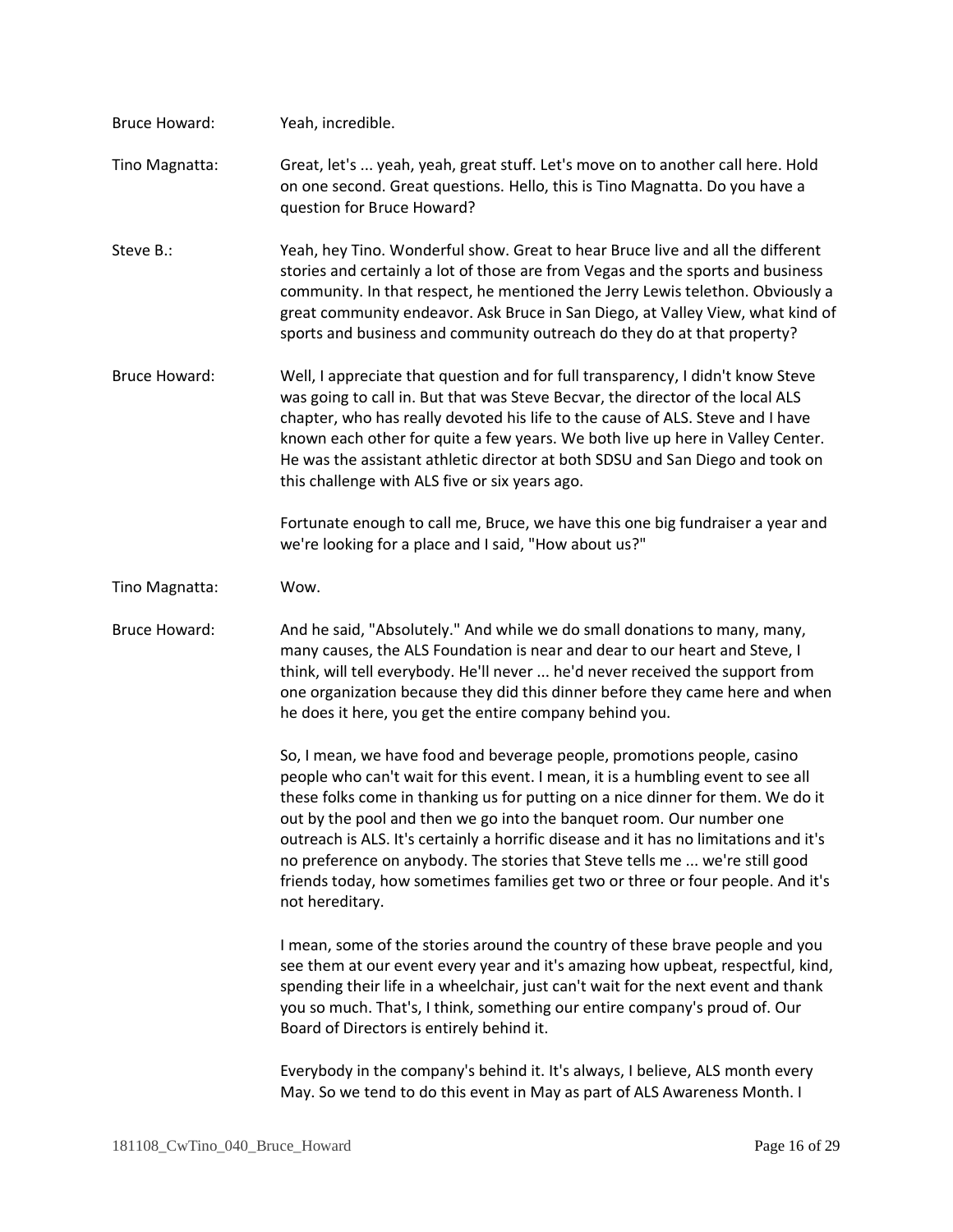|                      | think it's no secret that Steve Fisher, the famous basketball coach from San<br>Diego State, is a big contributor. His son Mark is afflicted with ALS. Just the<br>nicest people in the world. So ALS will always hold a special for us. I have a very<br>dear friend in Houston whose been battling ALS. So appreciate the call in, Steve.                                                                                                                                            |
|----------------------|----------------------------------------------------------------------------------------------------------------------------------------------------------------------------------------------------------------------------------------------------------------------------------------------------------------------------------------------------------------------------------------------------------------------------------------------------------------------------------------|
| Steve B.:            | Thank you.                                                                                                                                                                                                                                                                                                                                                                                                                                                                             |
| Tino Magnatta:       | Thank you so much. Thank you so much for everything. Thank you. All right.<br>That's great. What a great cause. Someone on the line here. Hello, hello, this is<br>Tino Magnatta. Do you have a question for Bruce Howard? Whoop. [inaudible<br>00:42:16] hello. Hello, do you have a question for Bruce Howard?                                                                                                                                                                       |
| Vince Manfretty:     | Can you guys hear me?                                                                                                                                                                                                                                                                                                                                                                                                                                                                  |
| Tino Magnatta:       | Yes, we can hear you now. Yes.                                                                                                                                                                                                                                                                                                                                                                                                                                                         |
| Vince Manfretty:     | Sorry about that. I was listening. I'm multi-tasking here in my old age. How are<br>you guys?                                                                                                                                                                                                                                                                                                                                                                                          |
| Tino Magnatta:       | Good. Good.                                                                                                                                                                                                                                                                                                                                                                                                                                                                            |
| <b>Bruce Howard:</b> | Great.                                                                                                                                                                                                                                                                                                                                                                                                                                                                                 |
| Vince Manfretty:     | Good. I don't usually say who I am, but I'm going to tell you because I got a story<br>about the Rain Man suite. Is that okay if I tell a story?                                                                                                                                                                                                                                                                                                                                       |
| Tino Magnatta:       | Absolutely.                                                                                                                                                                                                                                                                                                                                                                                                                                                                            |
| Vince Manfretty:     | I've been loving hearing about the old Vegas. I moved to Vegas in 1980 after<br>college and been there most of my life since. In 1990  well, you probably know<br>them. Do you remember Murray Guinness from the casino?                                                                                                                                                                                                                                                               |
| Bruce Howard:        | Of course. Vice chairman of the company. Murray and his brother.                                                                                                                                                                                                                                                                                                                                                                                                                       |
| Vince Manfretty:     | Right. They were from Cleveland and my family was from Cleveland and my<br>parents used to have a restaurant in Las Vegas. Murray and Leona ate there<br>probably once a week. I was getting married on Thanksgiving weekend and I<br>we were  I had a good job on the strip, but in those days having a good job and<br>making a lot of money weren't necessarily one and the same. So I asked Mr.<br>Guinness if I could get a room rate for a room for my wedding night.            |
|                      | He said, "Of course." We got married and my wife and I went to Caesar's and we<br>checked into this beautiful room. It had the mirror over the bed and a beautiful<br>shower and the big tub and everything. I was so happy, but the door to the<br>adjacent room was open. So we went in there and I don't remember which floor<br>it was, but it was one of those suites that had the double staircase and the two<br>rooms on top. I'm sure you know what I'm talking about, right? |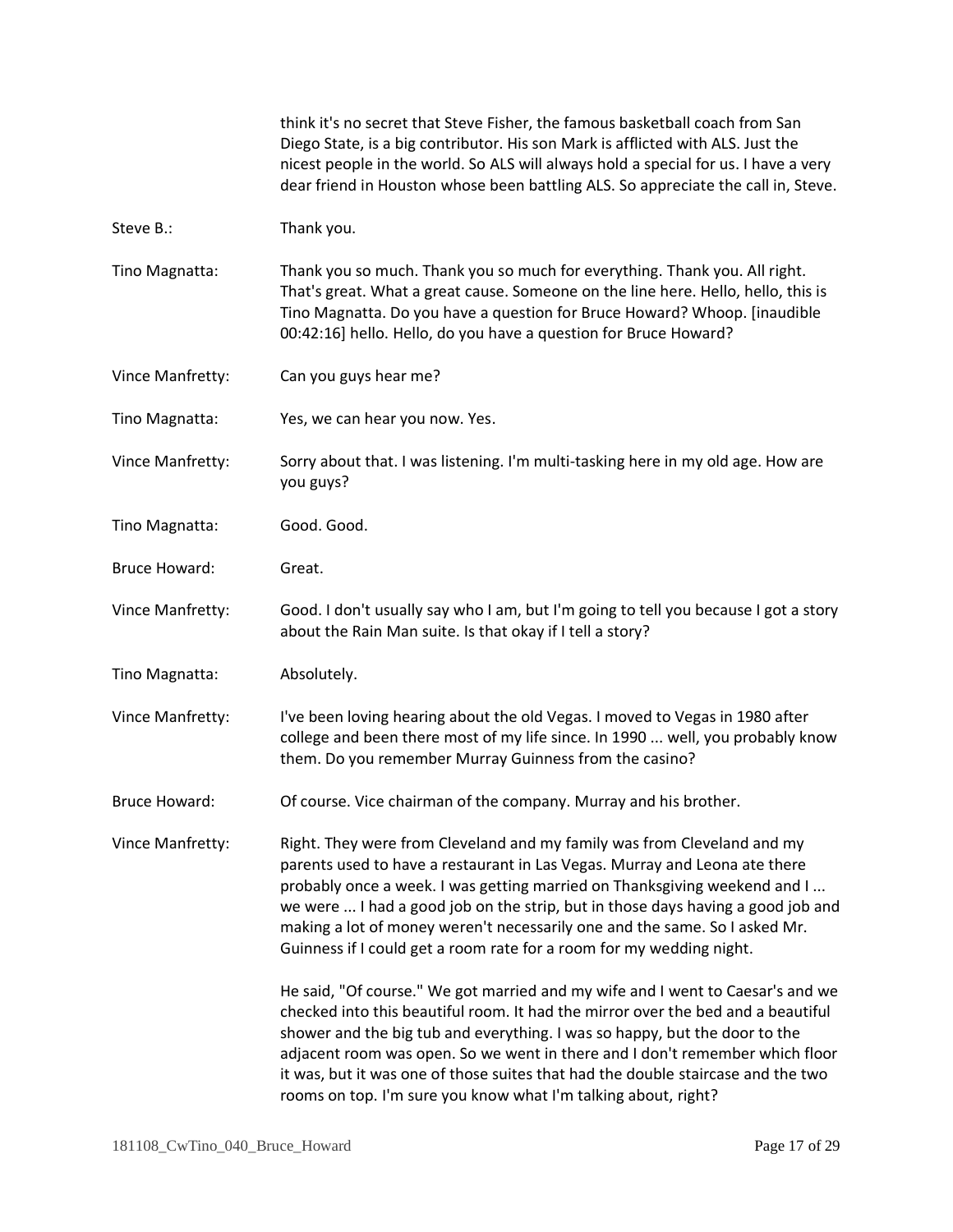| <b>Bruce Howard:</b> | The theme rooms.                                                                                                                                                                                                                                                                                                                                                                                                                                                                                |
|----------------------|-------------------------------------------------------------------------------------------------------------------------------------------------------------------------------------------------------------------------------------------------------------------------------------------------------------------------------------------------------------------------------------------------------------------------------------------------------------------------------------------------|
| Vince Manfretty:     | I was freaking out. I'm like, "Get out of here. Get out here. We're going to get in<br>trouble just for being in here." Jody called down to the front desk and she goes,<br>"We're in 416 and 415 is open." And they go, "Oh, that's for Mr. [Manfretty<br>00:44:25]." They had put us in that room for our wedding night. It was just a<br>spectacular surprise.                                                                                                                               |
| <b>Bruce Howard:</b> | So is that Manfredi from the Limelight?                                                                                                                                                                                                                                                                                                                                                                                                                                                         |
| Vince Manfretty:     | It may well be. Yes it is. How are you?                                                                                                                                                                                                                                                                                                                                                                                                                                                         |
| <b>Bruce Howard:</b> | [crosstalk 00:44:39] Emily very well. Maury and the Limelight was a famous<br>restaurant in Vegas owned by the Manfredi's.                                                                                                                                                                                                                                                                                                                                                                      |
| Vince Manfretty:     | Yes, well that's my family. That's my sister. We just celebrated a milestone<br>birthday that we won't discuss right now. Yeah, so we were just so excited to be<br>in a room like that.                                                                                                                                                                                                                                                                                                        |
| <b>Bruce Howard:</b> | Are you Vince Manfredi or-                                                                                                                                                                                                                                                                                                                                                                                                                                                                      |
| Vince Manfretty:     | I am. I'm Vince.                                                                                                                                                                                                                                                                                                                                                                                                                                                                                |
| <b>Bruce Howard:</b> | Okay, Hi Vince. We know each other.                                                                                                                                                                                                                                                                                                                                                                                                                                                             |
| Vince Manfretty:     | Hi.                                                                                                                                                                                                                                                                                                                                                                                                                                                                                             |
| <b>Bruce Howard:</b> | I ate at the restaurant all the time.                                                                                                                                                                                                                                                                                                                                                                                                                                                           |
| Vince Manfretty:     | I know.                                                                                                                                                                                                                                                                                                                                                                                                                                                                                         |
| <b>Bruce Howard:</b> | You're a first class marketing guy. I've known Maury for years. Nice family. Good<br>to talk to you.                                                                                                                                                                                                                                                                                                                                                                                            |
| Vince Manfretty:     | Thank you Bruce. Thank you. Nice to talk to you. I just want to react, I guess. I've<br>been in and out of Vegas when I started working with Akers and then IGT. I was<br>working everywhere. I saw a little-bit from a distance, Vegas just continued to<br>mushroom and grow and the number of rooms  what is it, 70,000 now.<br>Whatever the number is. I just  I feel like you can't scale first class or quality<br>service to the level, to the size that some of the properties are now. |
|                      | It's always been a little, I guess, sad, to see  my son was just telling me,<br>everything changes dad. Don't worry about it. But it has changed and I don't<br>know necessarily for the better, although probably from the bottom line, the<br>more people the better off. Vegas certainly has an amazing ability to reinvent<br>itself, but I just think from a service perspective there has been a substantial<br>deterioration.                                                            |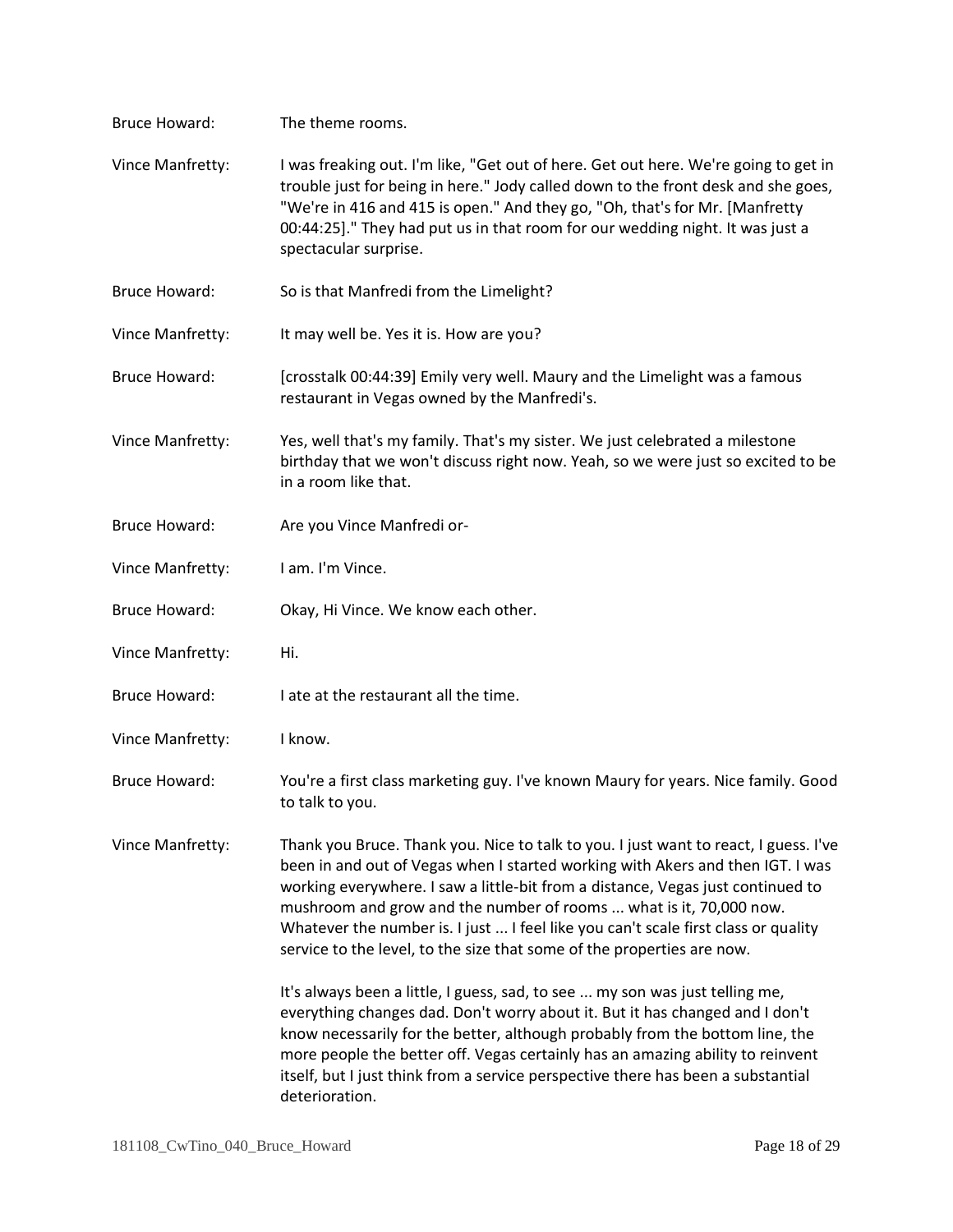|                      | One exception would be a customer that I'm working with right now through<br>IGT and that is the Wynn Organization. I think you referenced Mr. Wynn earlier<br>in this program. I'm actually in the middle of a long engagement with them and I<br>can't mention competitors, but I can tell you that from my experience the<br>quality of the guest experience is really what drives that organization. It's<br>probably a strong legacy of Mr. Wynn and from listening to you talk about<br>Valley View, it sounds like you're emulating that same sort of style.                                                                                                                                                                                                                    |
|----------------------|----------------------------------------------------------------------------------------------------------------------------------------------------------------------------------------------------------------------------------------------------------------------------------------------------------------------------------------------------------------------------------------------------------------------------------------------------------------------------------------------------------------------------------------------------------------------------------------------------------------------------------------------------------------------------------------------------------------------------------------------------------------------------------------|
|                      | I think it's an important part of what we do and I just wanted to say thank you<br>for that work. I think it's where we need to  we need to remember that it's the<br>guests that pays our paychecks and taking good care of them, I think, is critical<br>and I think that gets lost in some of these monster properties.                                                                                                                                                                                                                                                                                                                                                                                                                                                             |
| <b>Bruce Howard:</b> | No doubt about it. Well said. I mean, the Wynn is a first class operator.                                                                                                                                                                                                                                                                                                                                                                                                                                                                                                                                                                                                                                                                                                              |
| Tino Magnatta:       | Bruce, one of the things that Vince remembers that experience when he got<br>married. Probably 30 years ago. It's what you were talking about. It's an<br>experience and a moment in time that you will never forget. Vince brought that<br>up and he's never forgotten. That is the one thing that he'll always remember.<br>That's what it's about, right, Bruce?                                                                                                                                                                                                                                                                                                                                                                                                                    |
| <b>Bruce Howard:</b> | Absolutely. I mean, [crosstalk 00:47:49] we have no control over the gaming<br>side. We would never let a guest at Caesar's leave angry. We do our best here. I<br>mean, obviously Vince is 100% right. It's hard to scale 1,200 rooms into 70,000<br>rooms. I would personally happen to agree that Wynn did it at the Mirage and<br>the Bellagio. Others are getting close again. I think the Aria, Cosmo, a lot of the<br>Caesar's properties are getting better again, but he's right. It was then and this<br>is now and the service is pretty good and probably as good as it could probably<br>be for 70,000 rooms. [crosstalk 00:48:31] [inaudible 00:48:31] wasn't driven by<br>the bottom line. That wasn't what made them stay up at night. So we get the<br>repeat guests. |
| Tino Magnatta:       | Yeah.                                                                                                                                                                                                                                                                                                                                                                                                                                                                                                                                                                                                                                                                                                                                                                                  |
| <b>Bruce Howard:</b> | Over time the gaming will work itself out. It wasn't a day-to-day, week-to-week,<br>quarter-to-quarter, [inaudible 00:48:45] company. That's not who they were.<br>They just did it in a different way that he is right. It can't be done this way<br>because three or four companies own the whole city and you can't do that<br>when you have 10 or 12 or 14 or 40 casinos.                                                                                                                                                                                                                                                                                                                                                                                                          |
|                      | Caesar's was a standalone even though there were five others, but Caesar's<br>Palace operated differently than the rest of the company and at the end of the<br>year, everybody got a nice return and we made our money, but we never<br>worried about it during the year. You can't do that [crosstalk 00:49:17] if you're<br>with a company.                                                                                                                                                                                                                                                                                                                                                                                                                                         |

He's right. I don't know the answer to get around that.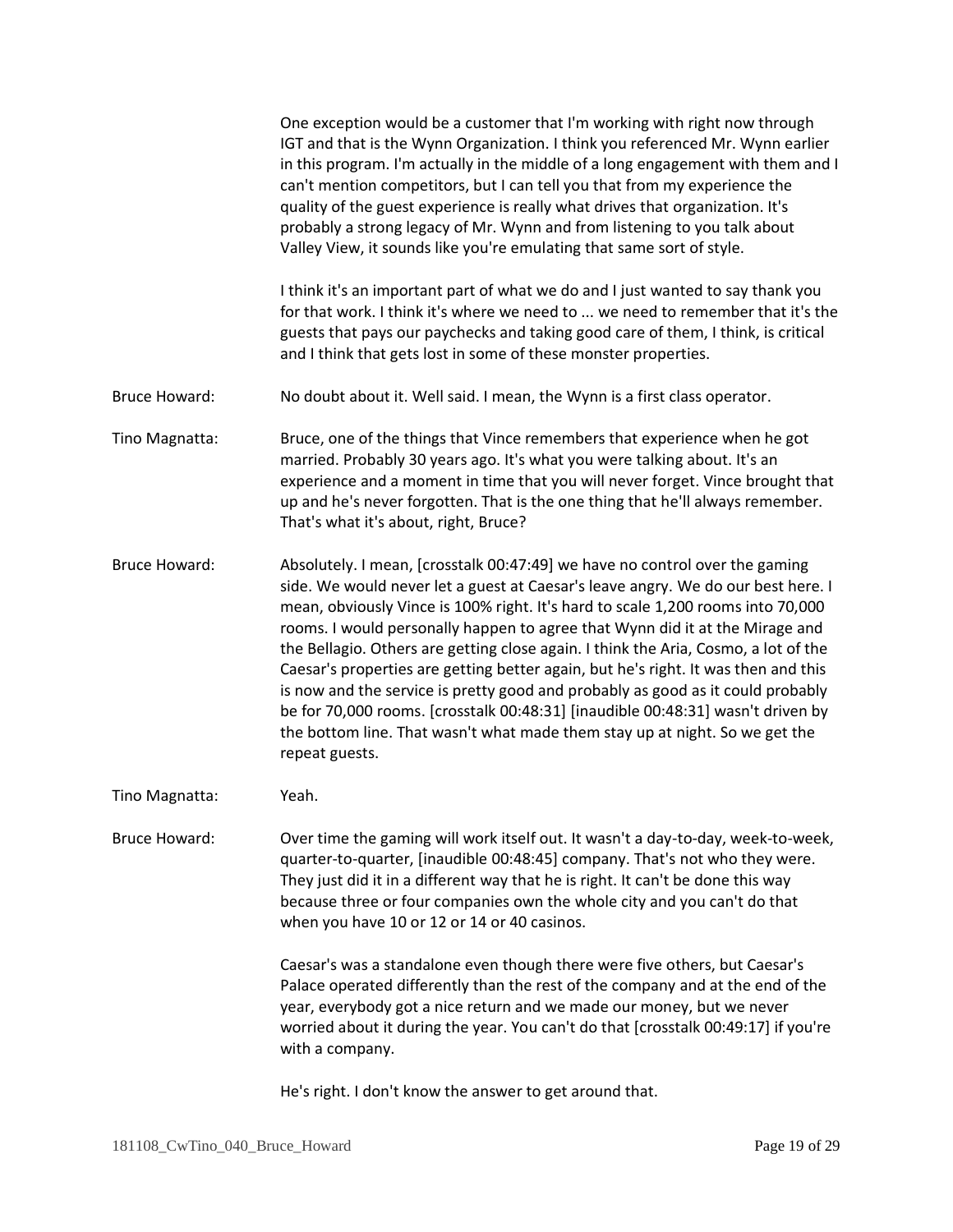| Vince Manfretty:     | No, I don't think that scaling and really going more mass market is  it's<br>certainly the right thing to do in terms of growing a business and creating happy<br>shareholders, but in terms of a five star resort experience, I think it's difficult.                                                                                                                                                                                                                                                                                                                                                                    |
|----------------------|---------------------------------------------------------------------------------------------------------------------------------------------------------------------------------------------------------------------------------------------------------------------------------------------------------------------------------------------------------------------------------------------------------------------------------------------------------------------------------------------------------------------------------------------------------------------------------------------------------------------------|
|                      | I have one more comment that just happened a couple of months ago. I had<br>been working, as I said, with Wynn and it was my time to get back in front of the<br>group and say, "Okay, here's what we think you need to do." And so he had<br>been preparing this for a couple of months and I was the presenter. We were<br>meeting at 10 a.m. and I was putting on my shirt at 9:15 and it happened to<br>have a French cuff, which I hardly ever wear, and I had no cuff links.                                                                                                                                        |
|                      | So I started freaking out. And then I  which is what I like to do. I called the<br>concierge. To make a long story short, in 15 minutes I had cuff links knocking on<br>my door. From the concierge. I'm sorry to say that I don't know that, that<br>experience would have been repeated in too many of the other places in town<br>right now and it's just another example. It makes sense that it's not necessarily<br>possible, but it is those moments, I think, that make the difference and keep<br>people coming back and I'm glad, at least, that I got to taste some of that in the<br>early part of my career. |
| <b>Bruce Howard:</b> | Please say hello to Maury for me and tell her I send my best. What a nice sister<br>you have.                                                                                                                                                                                                                                                                                                                                                                                                                                                                                                                             |
| Vince Manfretty:     | Thank you. She looks great. She does Crossfit like a week. She looks better than<br>she looks fantastic. She's doing well. She's a grandma now.                                                                                                                                                                                                                                                                                                                                                                                                                                                                           |
| <b>Bruce Howard:</b> | For hard working F and B people. I haven't seen here in 42 years, but please tell<br>her hello.                                                                                                                                                                                                                                                                                                                                                                                                                                                                                                                           |
| Vince Manfretty:     | I will. Thank you guys. Thank you so much. Have a great night.                                                                                                                                                                                                                                                                                                                                                                                                                                                                                                                                                            |
| <b>Bruce Howard:</b> | All right, Vince.                                                                                                                                                                                                                                                                                                                                                                                                                                                                                                                                                                                                         |
| Tino Magnatta:       | Thanks Vince. Really appreciate it. Thank you.                                                                                                                                                                                                                                                                                                                                                                                                                                                                                                                                                                            |
| Vince Manfretty:     | You bet. Take care. Bye-bye.                                                                                                                                                                                                                                                                                                                                                                                                                                                                                                                                                                                              |
| Tino Magnatta:       | Yeah, he remembered that Caesar's experience. He'll never forget that. Let's go<br>to the next caller. Hello, this is Tino Magnatta. Do you have a question for Bruce<br>Howard?                                                                                                                                                                                                                                                                                                                                                                                                                                          |
| Speaker 7:           | Hello, I think so. How are you guys?                                                                                                                                                                                                                                                                                                                                                                                                                                                                                                                                                                                      |
| Tino Magnatta:       | Good. Good.                                                                                                                                                                                                                                                                                                                                                                                                                                                                                                                                                                                                               |
| Speaker 7:           | Good. Good. Good. Again, another outstanding show, Tino. Bruce, I'm<br>wondering, is this an episode of This Is Your Life? It sure seems like it.                                                                                                                                                                                                                                                                                                                                                                                                                                                                         |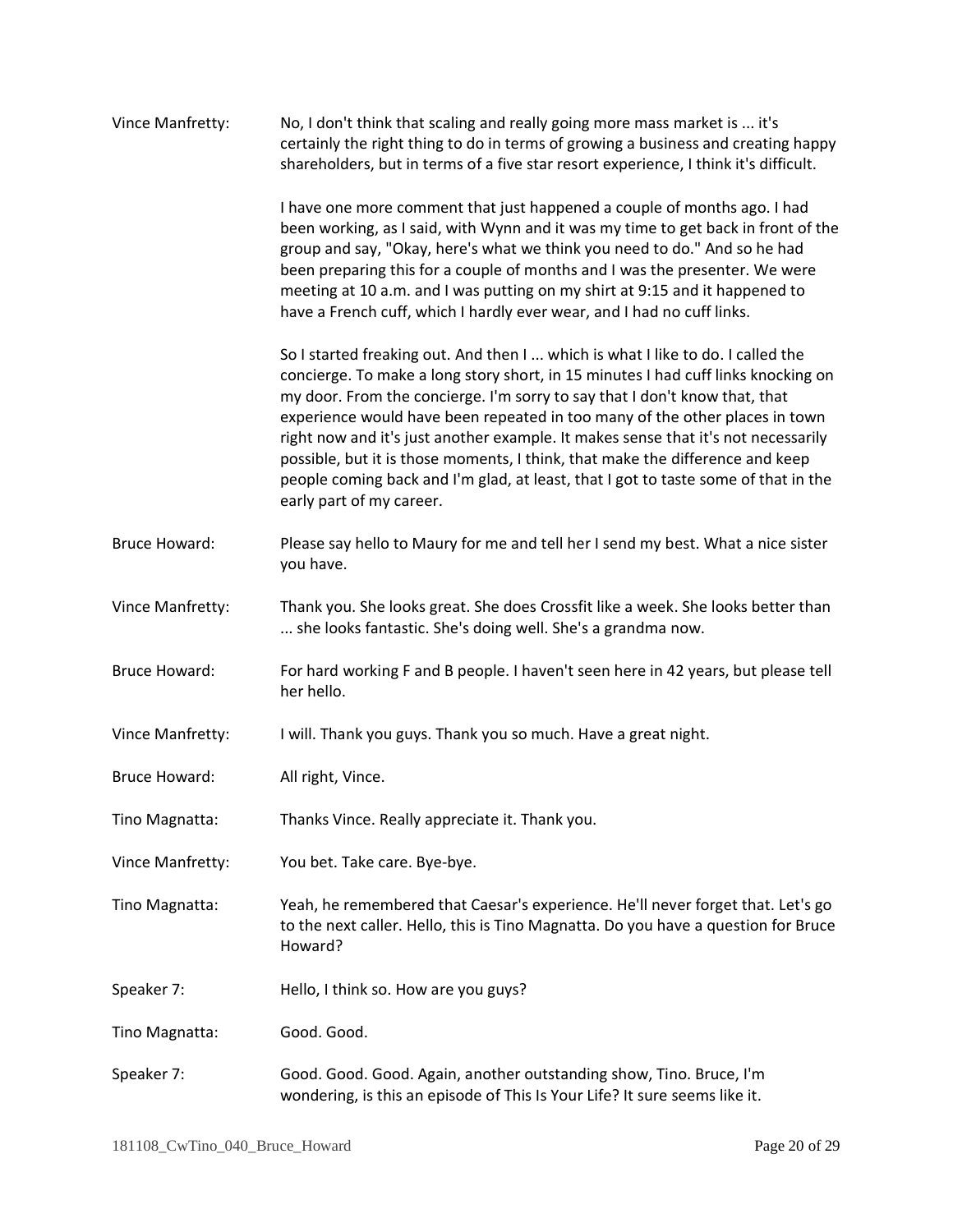|                      | Everybody's coming up and they all know you and it's  I'm old enough to<br>remember the show. I'm not sure if anybody else, I'm relating right now. But<br>this is like your life and I don't even know you and I'm sitting here smiling<br>through this whole thing. It's great. [crosstalk 00:52:03]                                                                                                                                                                                                                              |
|----------------------|-------------------------------------------------------------------------------------------------------------------------------------------------------------------------------------------------------------------------------------------------------------------------------------------------------------------------------------------------------------------------------------------------------------------------------------------------------------------------------------------------------------------------------------|
| <b>Bruce Howard:</b> | And a good life it is. Just tell me the stories you told me at dinner. I said, "Well,<br>ask me whatever you like."                                                                                                                                                                                                                                                                                                                                                                                                                 |
| Speaker 7:           | There you go.                                                                                                                                                                                                                                                                                                                                                                                                                                                                                                                       |
| <b>Bruce Howard:</b> | We may have gotten a name wrong here or there, but I've just enjoyed 34 years<br>in this business. Every day really is a comp.                                                                                                                                                                                                                                                                                                                                                                                                      |
| Tino Magnatta:       | Where were you raised? Where were you raised?                                                                                                                                                                                                                                                                                                                                                                                                                                                                                       |
| <b>Bruce Howard:</b> | Raised in a small town on the North end of Miami Beach called Surfside, Florida.                                                                                                                                                                                                                                                                                                                                                                                                                                                    |
| Tino Magnatta:       | Wow.                                                                                                                                                                                                                                                                                                                                                                                                                                                                                                                                |
| <b>Bruce Howard:</b> | My father basically had two careers. He owned a liquor store and bar for 20<br>years. Then became a stockbroker for 25 years. My mother was a state of<br>Florida social worker for 40 years.                                                                                                                                                                                                                                                                                                                                       |
| Speaker 7:           | Oh my God.                                                                                                                                                                                                                                                                                                                                                                                                                                                                                                                          |
| <b>Bruce Howard:</b> | My sister is still there. As I said, when the restaurants in South Florida close we<br>move to Vegas and I'm so glad we did because people don't believe me when<br>they ask me what my hobby is. I tell them the casino business. It's just intriguing<br>and it's just interesting. It's just a business that Terry Lanny really made us all fall<br>in love with. And I've enjoyed a carer in it. It's like working  as I said, at<br>Caesar's we always felt it was like getting paid to go to Harvard and get an<br>education. |
| Speaker 7:           | Definitely.                                                                                                                                                                                                                                                                                                                                                                                                                                                                                                                         |
| <b>Bruce Howard:</b> | Grew up in Florida. Spent time in six different states traveling around to<br>riverboats and Las Vegas strip and now settled in San Diego, the last 15 years<br>and my wife and I her sister have enjoyed every minute of it.                                                                                                                                                                                                                                                                                                       |
| Speaker 7:           | Well, you have an energy and a passion in your voice that's breath taking. I think<br>for anybody  and it's interesting because I believe we're having  we've had a<br>transition in who the new staff is that's hired. They're used to a McDonald's<br>drive-through as opposed to going and having lobster as kids.                                                                                                                                                                                                               |
|                      | When I was a kid my dad would sit down and have a martini and I'd have a<br>couple of sips and I'd go, "Man, I don't know what this style is, but I'm ready to<br>run a mile." But it's just a whole different genre. So getting them to understand                                                                                                                                                                                                                                                                                 |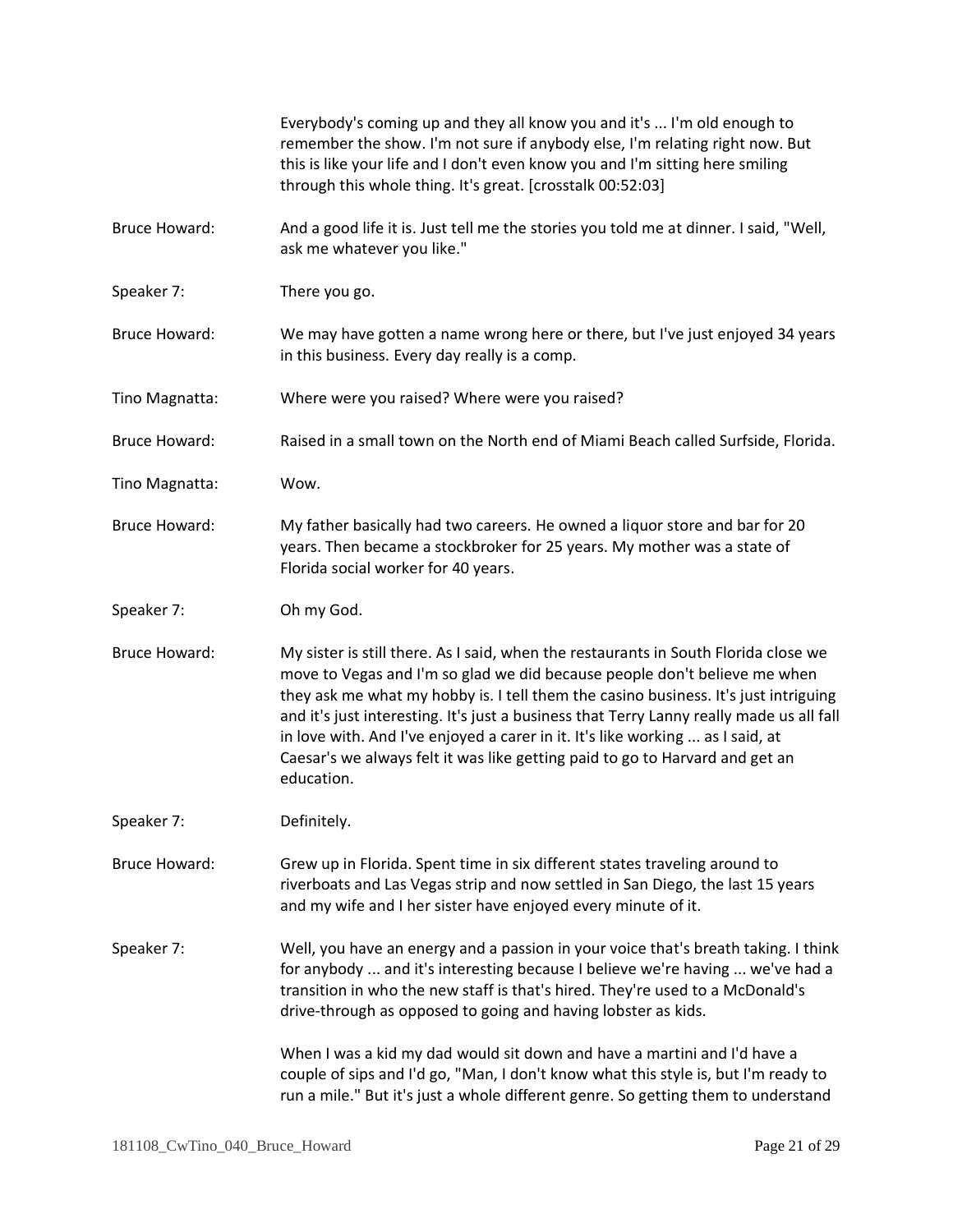the word service and what service is, it's one thing to do it. It's another thing to deliver it with the passion that you have.

I remember in the '70s as a young ... I'm in the music business and have been an artist/agent and a manager, going out there in my 20s, mid-20s, and thinking, "Man, this is the French Riviera."

Bruce Howard: It would too.

Speaker 7: It was that vibe. It was like, "Oh man. I've got to leave my sport coat on because this place is too cool." And now it has changed and everything has changed. It's casual. Now I wear a sport coat and people wonder if I own the place or if I'm from On the Tape or something.

> But anyway, in what you're doing ... I mean, I'm just knocked out. I was told you were outstanding by a friend whose heard of you and knows you and he said, "You've just got to hear him talk. Bruce is amazing." Thank you for what you do and the passion that you have. It is unbelievable and it shows what your family's background is with the things that you do.

> As you describe what your father did. He was a hard working guy. He focused on doing the best he could for his family and wound up having a passion for what he's doing and then your mother did the same. And so the apple doesn't fall far.

Bruce Howard: I appreciate that. We were raised right and I couldn't have asked for two better parents or two better brothers and sisters. We're all hard working and we like what we do and I really appreciate those comments and I'm one of the fortunate few who loves what he does.

Speaker 7: Well, you won the lottery with the right wife.

Bruce Howard: Yes. You are right on the money. She is amazing and I've enjoyed every day of 36 years. Every day.

Speaker 7: I relate to it completely and we did 46 this year. Exactly. [crosstalk 00:56:14] Just wanted to say that and thank you. Pardon?

Bruce Howard: Yes sir.

Speaker 7: Take care. Thank you.

Tino Magnatta: Thank you so much. Have a nice night. Bye-bye. Excellent. Move on to the next caller. Hello, this is Tino Magnatta. Do you have a question for Bruce Howard?

Heather Lee: Hello?

Tino Magnatta: Hello?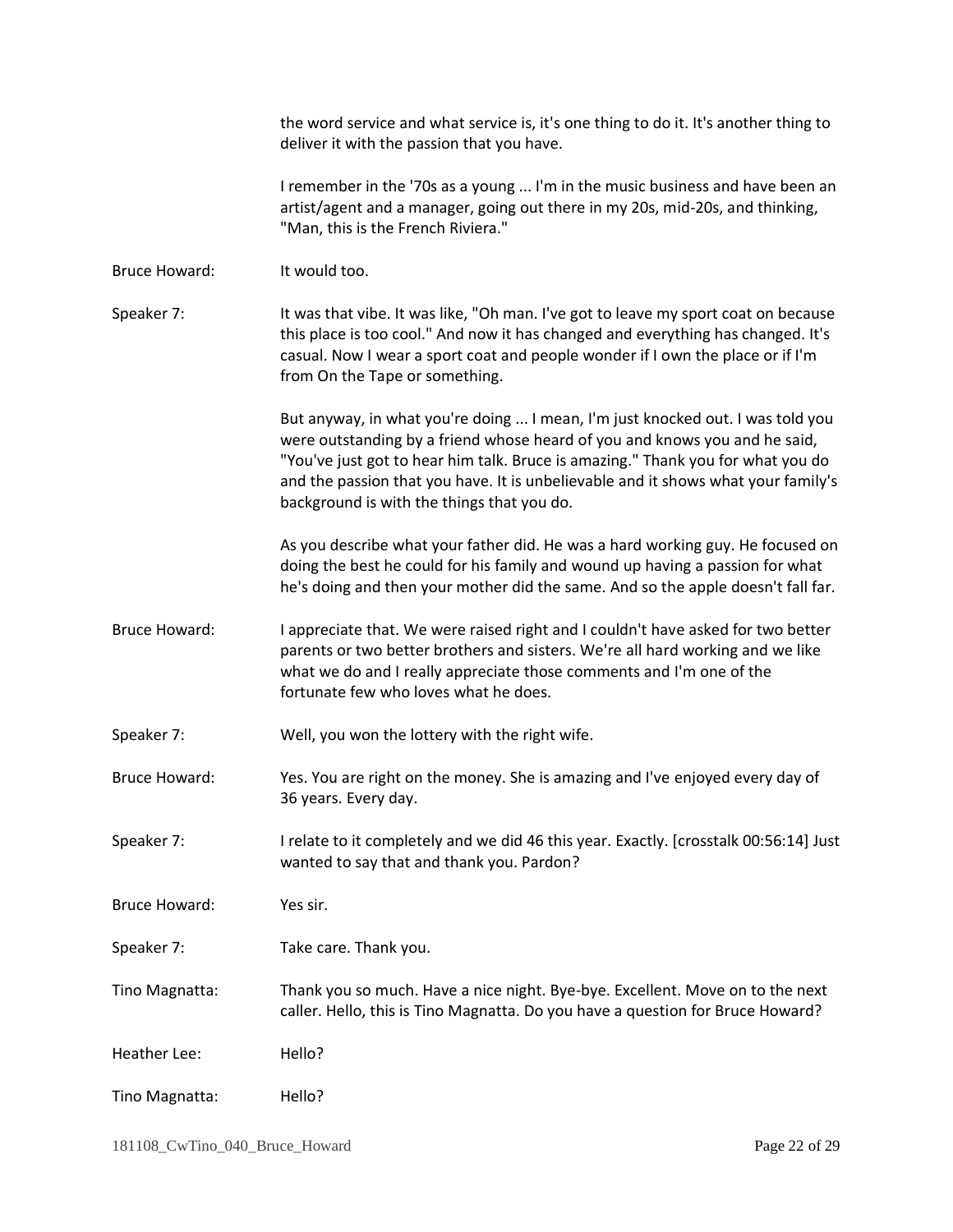| <b>Heather Lee:</b>  | Hi, this is Heather Lee with [Atriat 00:56:40].                                                                                                                                                                                                                                                                                                                                                                                                                                                                                      |
|----------------------|--------------------------------------------------------------------------------------------------------------------------------------------------------------------------------------------------------------------------------------------------------------------------------------------------------------------------------------------------------------------------------------------------------------------------------------------------------------------------------------------------------------------------------------|
| Tino Magnatta:       | Hi.                                                                                                                                                                                                                                                                                                                                                                                                                                                                                                                                  |
| Heather Lee:         | Hi, I just wanted to say-[crosstalk 00:56:44]                                                                                                                                                                                                                                                                                                                                                                                                                                                                                        |
| Tino Magnatta:       | Hi Heather.                                                                                                                                                                                                                                                                                                                                                                                                                                                                                                                          |
| Heather Lee:         | To you Bruce. Hi. For sharing so many wonderful stories. I've really enjoyed the<br>show thus far. My question was, what was the best meal you made for a<br>customer or a celebrity personally?                                                                                                                                                                                                                                                                                                                                     |
| <b>Bruce Howard:</b> | The best meal we ever made anywhere?                                                                                                                                                                                                                                                                                                                                                                                                                                                                                                 |
| Heather Lee:         | Yes.                                                                                                                                                                                                                                                                                                                                                                                                                                                                                                                                 |
| <b>Bruce Howard:</b> | I'm going to go back to, if all of you are in Las Vegas, you know the Tobin family<br>who spent ever New Year's with us. They had unfortunately passed away.<br>Carolyn and Josh and their daughter, all good friends of ours. Every year they<br>would come up to the Palace court and have dinner on New Year's Eve for about<br>12 people and we had [Ardeno Breann 00:57:31] as the Palace Court chef. And<br>Bruce said, "I don't want to know what we're eating. Tell [Ardeno 00:57:37] to<br>do his thing."                   |
|                      | And the food that came out those New Year's Eve for the Tobin family, it felt like<br>I was feeding my best friends and my family. You name it and they were not<br>necessarily fancy eaters. They eat like all the rest of us, but just a spectacular<br>night of good wine and good food and friends and as far as for the actual food,<br>I'm going to go back again to Caesar's.                                                                                                                                                 |
|                      | We did an Opus Tasting. Opus One, their 10 year anniversary. So we had all 10<br>years of Opus red wine, which is a pretty famous one. They brought in all their<br>executives. Now, for that one, you talk about a decadent dinner with caviar and<br>the finest lobster, and everything. I'm going to point to the Tobin family, still<br>great friends of ours and the fantastic meal every year and this once in a<br>lifetime Opus Tasting. So on the table were the first 10 years of Opus One. So it<br>was a 10-course meal. |
| Tino Magnatta:       | Wow.                                                                                                                                                                                                                                                                                                                                                                                                                                                                                                                                 |
| <b>Bruce Howard:</b> | We worked with their winemaker to pair a special course with each of the years.<br>It was  that's probably one I'll never forget either. As far as a decadent, rich,<br>opulent meal. That's the one that comes to mind first. But that's a great<br>question.                                                                                                                                                                                                                                                                       |
| Heather Lee:         | Well, you've had an incredible life in gaming and I appreciate you sharing all<br>these stories with us. It's been really incredible.                                                                                                                                                                                                                                                                                                                                                                                                |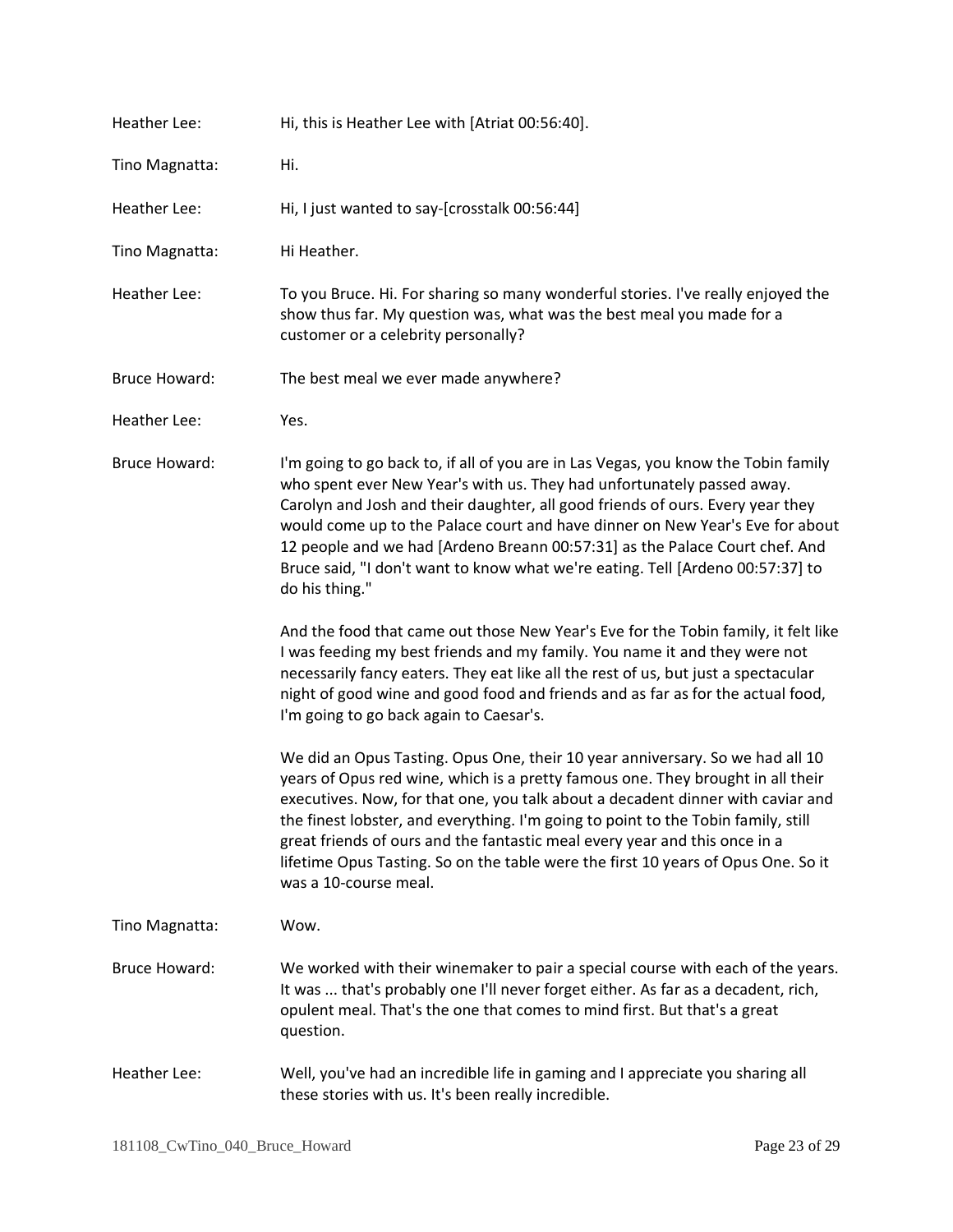| <b>Bruce Howard:</b> | Thank you, Heather. That's very nice of you.                                                                                                                                                                                                                                                                                                                                                                                                             |
|----------------------|----------------------------------------------------------------------------------------------------------------------------------------------------------------------------------------------------------------------------------------------------------------------------------------------------------------------------------------------------------------------------------------------------------------------------------------------------------|
| Heather Lee:         | Thank you, Bruce.                                                                                                                                                                                                                                                                                                                                                                                                                                        |
| Tino Magnatta:       | Thanks, Heather. Thanks for calling in.                                                                                                                                                                                                                                                                                                                                                                                                                  |
| Heather Lee:         | Thank you, Tino.                                                                                                                                                                                                                                                                                                                                                                                                                                         |
| Tino Magnatta:       | No problem. You have a great night.                                                                                                                                                                                                                                                                                                                                                                                                                      |
| <b>Heather Lee:</b>  | You as well.                                                                                                                                                                                                                                                                                                                                                                                                                                             |
| Tino Magnatta:       | Okay, great question. Best meal ever                                                                                                                                                                                                                                                                                                                                                                                                                     |
| <b>Bruce Howard:</b> | Yeah.                                                                                                                                                                                                                                                                                                                                                                                                                                                    |
| Tino Magnatta:       | Wow. I wasn't expecting that one. How about you? That's a good one.                                                                                                                                                                                                                                                                                                                                                                                      |
| <b>Bruce Howard:</b> | I liked that one. I don't know  I mean, that Opus tasting was probably '89 or<br>'90. Somewhere in there and that was a night. Boy, we enjoyed that one<br>because obviously there's always half bottles left. With every Opus year. So at<br>the end of the night, after we were all done, everybody's drinking Opus One. We<br>couldn't afford Opus One back then. So we're drinking 10 years of Opus One.<br>The Palace [inaudible 00:59:50], but me. |
| Tino Magnatta:       | That's amazing. Let's go to the next caller. You're lighting it up over here.<br>Everybody's calling in.                                                                                                                                                                                                                                                                                                                                                 |
| <b>Bruce Howard:</b> | Great.                                                                                                                                                                                                                                                                                                                                                                                                                                                   |
| Tino Magnatta:       | Hello, this is Tino Magnatta. Do you have a question for Bruce Howard?                                                                                                                                                                                                                                                                                                                                                                                   |
| Jacques:             | Hello, Tino.                                                                                                                                                                                                                                                                                                                                                                                                                                             |
| Tino Magnatta:       | Oh, maybe they  yeah.                                                                                                                                                                                                                                                                                                                                                                                                                                    |
| Jacques:             | Hey, Tino. Can you hear me?                                                                                                                                                                                                                                                                                                                                                                                                                              |
| Tino Magnatta:       | Yes, we can.                                                                                                                                                                                                                                                                                                                                                                                                                                             |
| Jacques:             | Hey, great call guys.                                                                                                                                                                                                                                                                                                                                                                                                                                    |
| Tino Magnatta:       | Thank you.                                                                                                                                                                                                                                                                                                                                                                                                                                               |
| Jacques:             | Hey Bruce-                                                                                                                                                                                                                                                                                                                                                                                                                                               |
| <b>Bruce Howard:</b> | Yes.                                                                                                                                                                                                                                                                                                                                                                                                                                                     |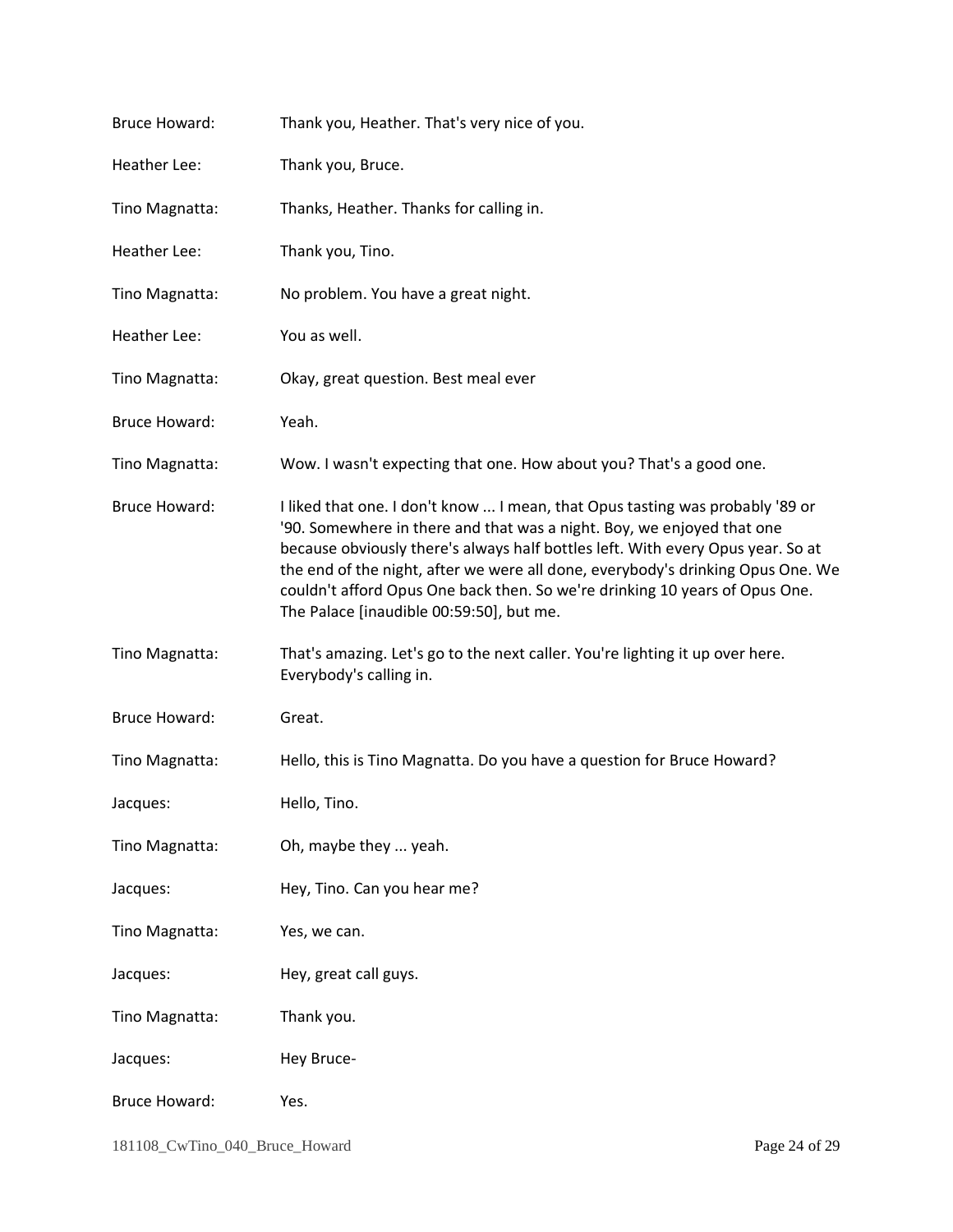Jacques: It's obvious you have a commitment to guest service. I was reading your letter on your website. Great letter. You've had such a great background. A few of the callers touched on it with the commitment to service that you have, and everyone strives for that. Do you find it harder now or was it harder back in the day? It seems like back in the day more people got it, but it seems like now everyone's being aware of it and trying to attain it. But do you think it's harder now or harder back then? And if so, what is the challenge?

Bruce Howard: The challenge, obviously, is finding 900 people like we've been able to have here at Valley View Casino and Hotel. We're in the middle of a big \$50 million expansion that'll open up July 1. We're adding a lot of gaming space and all that, but we haven't seen the leaders that pride themselves on honesty and integrity. That's what I think made Caesar's and that's what makes good service. You don't have to be pretentious with guests and you don't have to try to fool anybody.

> If you honestly care that they've chosen your casino, which we did at Caesar's, which we did at all the other stops, and we certainly do at Valley View, the number one gaming right down the street, then the service will come across to guests as honest and sincere and that's really all you need. If you care, it will be okay if you make a mistake, but if you really care about a guest, you'll probably walk them to the restroom and not point. You'll probably go out to their machine and teach them how to get their free play going and not just try to explain it over a counter.

> There's no secret to excellent service. It's finding the leaders who believe in it. Finding 900 team members who want to do it, like we had 3,000 at Caesar's, and I honestly wouldn't call it any harder or easier in 2018 than it was in 1985. It's just a question of hire right. That's what I tell people. My job description is two words. Hire right. If you hire right and you try to set a little-bit of an example, you'll find leaders and vice presidents and directors and managers like we have here.

And they're as good as anywhere on the strip. I think sometimes Indian gaming gets a little misperceptions, but I would have no hesitation at all with taking this group with me and running Caesar's Palace or Bellagio. I welcome everybody whose been shy about going to an Indian casino to come by. Say hello to me. Let me know how we're doing and form your own opinions.

It's a first class experience. It's friendly and down home. The only difference here. We dress in polo shirts. At Caesar's back then, I had six white shirts in my closet because you didn't dare wear a blue one or a black one and you'd better wear a dark suit on the weekends. And here, a nice pair of slacks and a Valley View polo shirt because that's what the guests of Southern California want. Service is the key to our business here. Your question is spot on. It's just finding the right people who believe when you believe. That's all.

Tino Magnatta: Great. Thanks. Great call.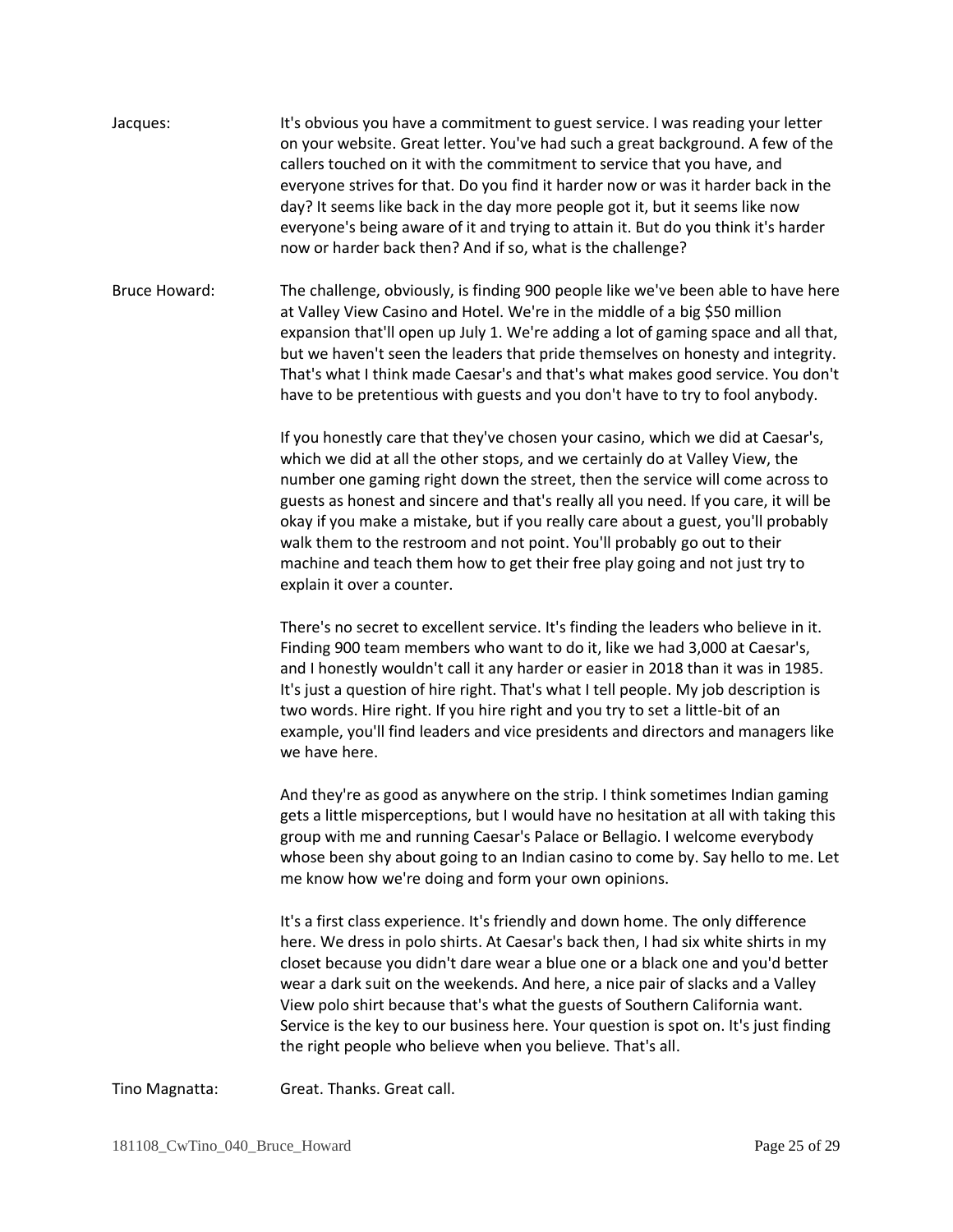| <b>Bruce Howard:</b> | Yes.                                                                                                                                                                                                                                                                                                                                                                                                                                                                                                                                                                                                                                                                                                                                                                                                  |
|----------------------|-------------------------------------------------------------------------------------------------------------------------------------------------------------------------------------------------------------------------------------------------------------------------------------------------------------------------------------------------------------------------------------------------------------------------------------------------------------------------------------------------------------------------------------------------------------------------------------------------------------------------------------------------------------------------------------------------------------------------------------------------------------------------------------------------------|
| Tino Magnatta:       | Thank you Jacques. Appreciate it. Okay. Let's see here. We've got time for one<br>more. Hello, this is Tino Magnatta. Do you have a question for Bruce Howard?                                                                                                                                                                                                                                                                                                                                                                                                                                                                                                                                                                                                                                        |
| Bobby:               | Hey Bruce and Tino. This is Bobby in Las Vegas.                                                                                                                                                                                                                                                                                                                                                                                                                                                                                                                                                                                                                                                                                                                                                       |
| <b>Bruce Howard:</b> | Hi.                                                                                                                                                                                                                                                                                                                                                                                                                                                                                                                                                                                                                                                                                                                                                                                                   |
| Tino Magnatta:       | Hey, Bobby.                                                                                                                                                                                                                                                                                                                                                                                                                                                                                                                                                                                                                                                                                                                                                                                           |
| Bobby:               | Great show. Really enjoyed the stories from the old days and the current days. I<br>know we're running short on time so I'll just ask two real quick questions and I'll<br>hang up and listen. After all these years, you can hear the passion in your voice<br>and the results just speak for themselves. I think everybody's happy except<br>maybe the lobster community, which has been slightly decimated by your<br>tenure at Valley View.                                                                                                                                                                                                                                                                                                                                                       |
| <b>Bruce Howard:</b> | Good point.                                                                                                                                                                                                                                                                                                                                                                                                                                                                                                                                                                                                                                                                                                                                                                                           |
| Bobby:               | What continues to motivate you every morning at this point in your career? And<br>what you've done for ALS is fantastic. Is there anything else that you're<br>particularly proudest of at this juncture with what's going on at Valley View?                                                                                                                                                                                                                                                                                                                                                                                                                                                                                                                                                         |
| <b>Bruce Howard:</b> | I'm proud of a lot of things and the motivation is easy. I don't feel I do anything<br>for myself anymore. So every email, every phone call I think of my parents. I<br>think of the 185 owners, the San Pasqual tribe who has taken me and my wife<br>and my family in as  people say what's it like to work for a tribe? I mean, it's<br>been the greatest experience of my life. These people are as friendly or more<br>than Terry Lanny and Henry Glock.                                                                                                                                                                                                                                                                                                                                         |
| Tino Magnatta:       | Wow.                                                                                                                                                                                                                                                                                                                                                                                                                                                                                                                                                                                                                                                                                                                                                                                                  |
| <b>Bruce Howard:</b> | So the motivation is easy. The opportunity given to me has been phenomenal<br>and my pay back is to make sure at some point in the next five or 10 years,<br>whenever that is, that when I move on, I leave the place better than I found it<br>and the only way to do that is just do it every day and don't get too<br>complicated. Just stay with the cleanliness and friendliness. Find people like Joe<br>Navarro, Al Cope, Judy Wright, the Board of Directors that I sit on. There's a<br>Board of Directors probably in most of the 60 Native American casinos in<br>California. Ours is the only one that has myself, Laylani Marquez, our CFO, and<br>Jim Kesaris, the tribe's CFO, sitting on our Board of Directors as full fledged<br>voting members and we are not-[crosstalk 01:06:15] |
| Tino Magnatta:       | Wow.                                                                                                                                                                                                                                                                                                                                                                                                                                                                                                                                                                                                                                                                                                                                                                                                  |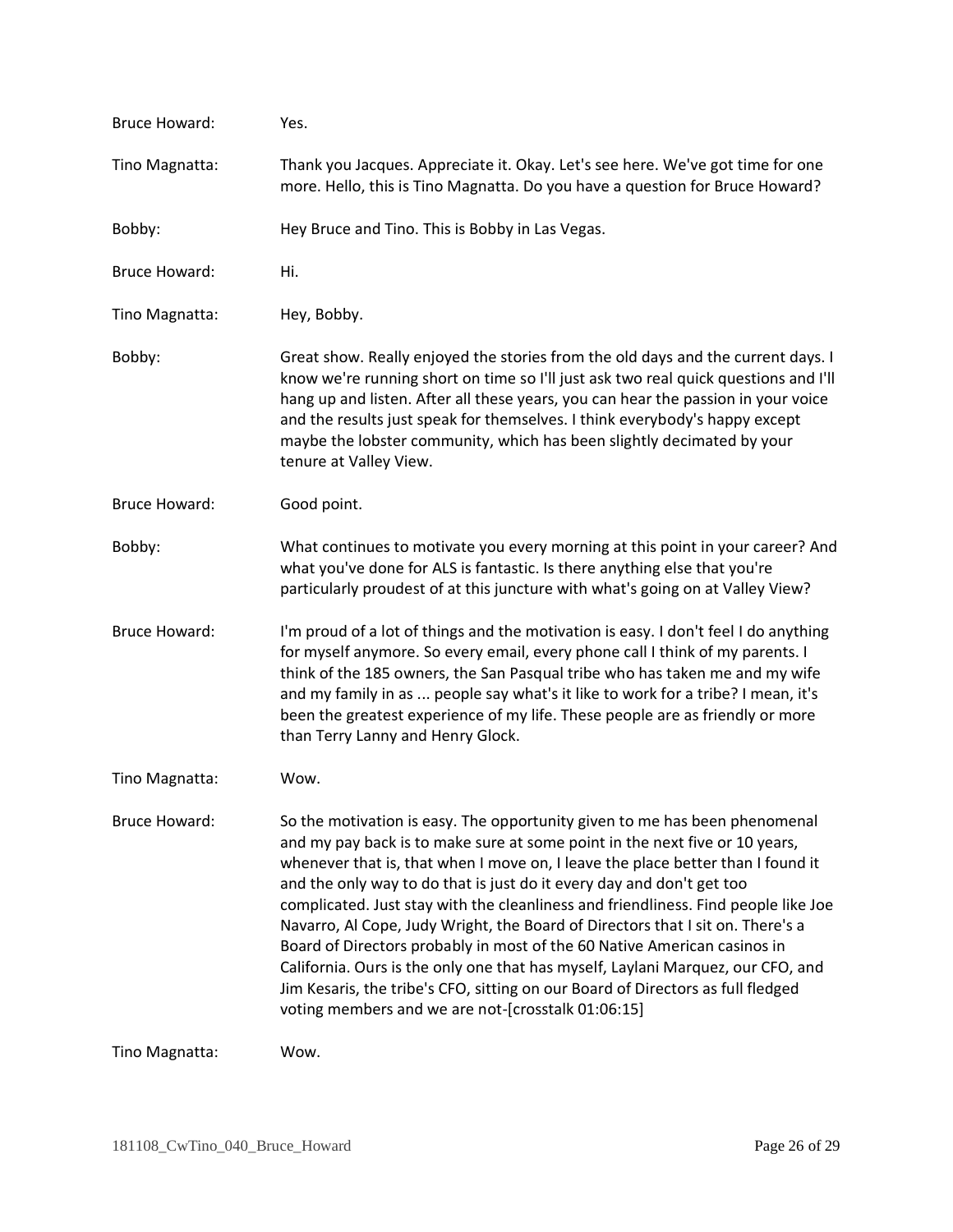Bruce Howard: We are not associated with the tribe. We are not tribal members. So the confidence-[crosstalk 01:06:20] Tino Magnatta: Wow. Bruce Howard: That has been shown to me is what motivates me every day. I don't want to let anybody down. I want to do this right. And leave out at some point in the next five or 10 years, making a mark that lasts for at least another 28 years. We just signed a new gaming compact, which means a gaming agreement with the state for another 28 years of gaming here on our reservation. We're just getting started. The first 18 went pretty quick. We got at least 28 more to go and probably 28 more after that. I enjoy mentoring and coaching and really just trying to lead by example and set a tone for the next 28 years. Tino Magnatta: That's fantastic. I didn't ... Bruce, that's amazing. You guys are basically pioneers in that area. I've never heard of non-Natives being on a board, but it makes so much sense. Now you're getting into real business, right? Bruce Howard: Yeah, our tribe figured it out 14 years ago. We've got five tribal members. Also, Jenny and Anthony. In addition, Joe Navarro's our president. Al Cope's our vice president. All the rest of us are board members. Three of us, of the eight, are non-tribal members with the same rights, the same voting, and that's been one of the keys to our success. The corporation was started in '03 and really went full fledged in '04 and very smart tribal members here. They decided we want a gaming entity that's different then all the tribal business. Everything reports up to the tribe, but the casino has been carved out with the eight of us being in charge of the casino operation. It's really made for quicker decisions, a little more efficiency. Everybody's right here all the time. The president and vice president work in the two offices next to me. The board meets every week. We make decisions. I take it into our meeting on Tuesday after our board meeting on Monday. Then I have my meeting every Tuesday morning with our six directors and eight vice presidents and we keep moving forward. It's-Tino Magnatta: Beautiful. Bruce Howard: Efficient and it really works well. Tino Magnatta: That's amazing. Incredible. Thank you so much Bobby. That was a deep question. Yeah. Bruce, before we sign off and we've gone over ... we still have so many callers, but we're going to have to do another show in a year. Before we sign off, give us a little overview. I know you guys are doing some great things over there. Tell us a little-bit of what's going on moving into July 1. What are you doing over there?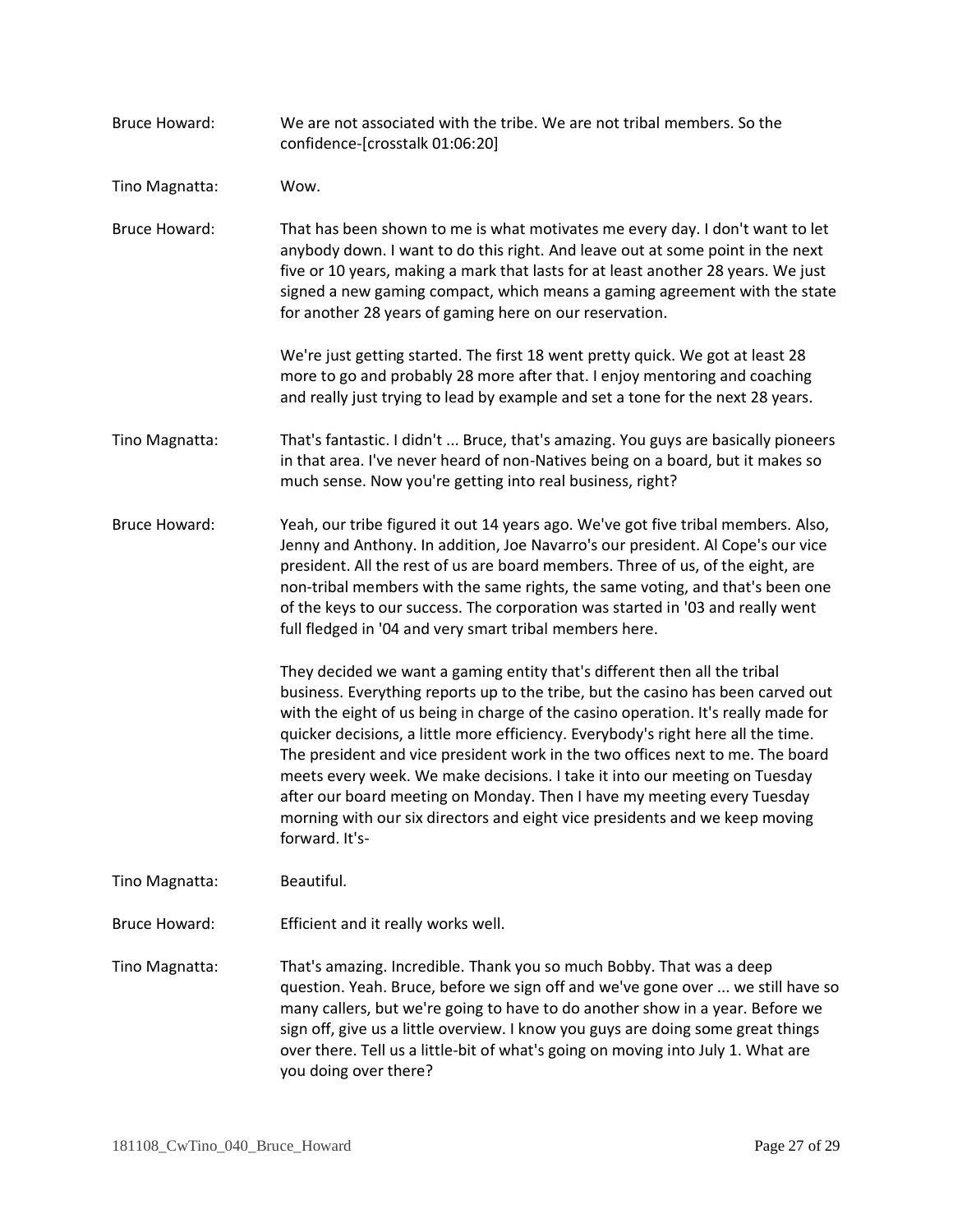| <b>Bruce Howard:</b> | That's currently planned as our grand opening. We're adding 44,000 square feet<br>of gaming and restaurant and bar space to our current 100,000. So we're<br>growing the casino operation and food and beverage basically by 44%. We have<br>then a complete refurbishment will be the last month of the expansion where<br>we bring everything in the current casino up to the level of the new casino.                                                                                                                                                    |
|----------------------|-------------------------------------------------------------------------------------------------------------------------------------------------------------------------------------------------------------------------------------------------------------------------------------------------------------------------------------------------------------------------------------------------------------------------------------------------------------------------------------------------------------------------------------------------------------|
| Tino Magnatta:       | Wow.                                                                                                                                                                                                                                                                                                                                                                                                                                                                                                                                                        |
| <b>Bruce Howard:</b> | So parts of the new casino will open in May and June, but we really want to save<br>our grand opening announcement and party until July when everything has<br>been done. It's all in the front of the building, but seamless. Our operation still<br>runs every day. There's really no negative impact. After you do a lot of<br>construction, which we've done here, and I've done my whole life, and a lot of<br>expansions, you learn how to do it that it's just a win-win.                                                                            |
|                      | The property is running just fine right now while we expand right out the front.<br>We created a whole new entrance that we actually made more convenient for<br>our guests and yeah, I invite everybody down between now and then, but<br>anybody coming after July 1 will see our labor of love come to life.                                                                                                                                                                                                                                             |
| Tino Magnatta:       | That's fantastic. Bruce, to say that this has been an incredible hour of amazing<br>conversation, to me, tonight is an understatement. It's been an incredible show.<br>You have such a love and passion for the business. It all started back in the day<br>with the Shanty and especially Caesar's Palace. Really appreciate you being on<br>the show and we'll have you back before the opening definitely because I know<br>a lot of people didn't get a chance to ask questions tonight, but we'll give it<br>another round. Thank you so much, Bruce. |
| <b>Bruce Howard:</b> | Yep. Anytime. I appreciate the opportunity. I probably ran on a little too long. So<br>maybe we'll do more questions next time. I like hearing what everybody has a<br>question. That was a fun part of the show. But yeah, my gaming career has been<br>very, very fortunate and very appreciative for it and the group here in San Diego<br>has been just like a crowning moment to a career that's spread around the<br>country.                                                                                                                         |
|                      | My wife and I love it here. Our grandkids are just down the street in Las Vegas.<br>Our son is a high school robotics teachers at Basic High. His beautiful wife is a<br>stay at home mom and an online teacher. I think that's the original high school<br>in Las Vegas. So Mark's done an incredible job with his students and he recently<br>won the Nevada state championship for robotics and went to Louisville,<br>Kentucky to play in the world championships. We're quite proud of him.                                                            |
| Tino Magnatta:       | Wow. That's incredible.                                                                                                                                                                                                                                                                                                                                                                                                                                                                                                                                     |
| <b>Bruce Howard:</b> | Yeah, he's a great boy.                                                                                                                                                                                                                                                                                                                                                                                                                                                                                                                                     |
| Tino Magnatta:       | Great stuff.                                                                                                                                                                                                                                                                                                                                                                                                                                                                                                                                                |